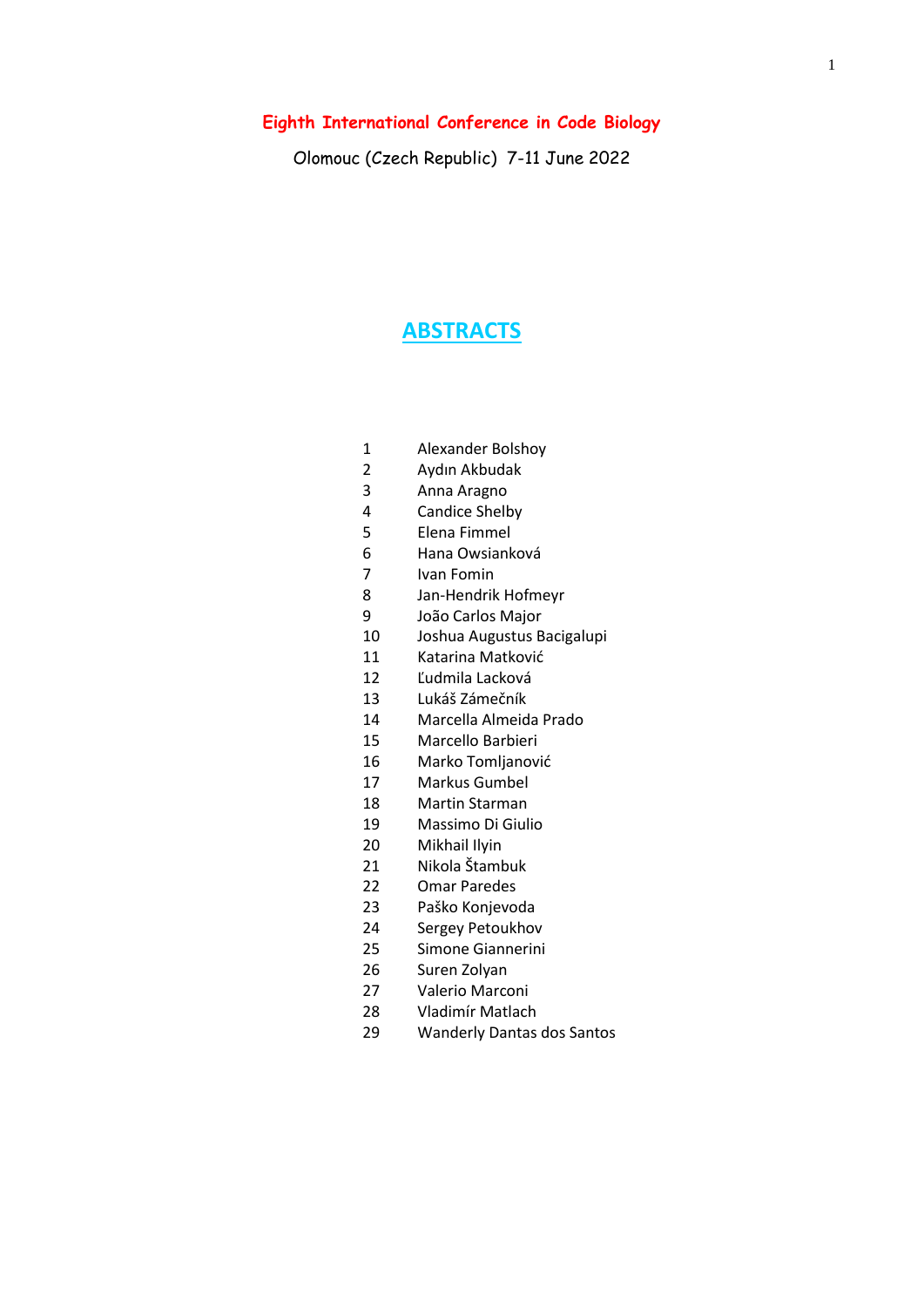# **Revisiting of "The Multiple Codes of Nucleotide Sequences"**

Alexander Bolshoy Department of Evolutionary and Environmental Biology University of Haifa, Israel [bolshoy@evo.haifa.ac.il](mailto:bolshoy@evo.haifa.ac.il)

In 1989 E. N. Trifonov published his highly-cited article "The Multiple Codes of NucleotideSequences". In this pioneer paper Trifonov introduces his vision of the term "sequence code": "Code is a sequence pattern instructive for one or another specific molecular (multimolecular) interaction or process". As a matter of fact, these "Trifonov's codes", discussed in several publications of Trifonov and his coworkers, are of very various nature. In some cases, authors deal with instructions (chromatin code, translation framing code, protein folding code), in other cases Trifonov and others are talking about polysemanticity of a string (overlapping codes). In some publications we deal with rather a method for detecting codes (contrast words), in other cases we seem to be closed to what semiotically a code really is: a pattern with a given syntax coding for a given content. Here are the codes presented in Trifonov's paper: Translation Framing Code; Chromatin Code; Shape Code; Loop Code. He also discusses "overlapping and degeneracy of the codes" and hidden meaning of tandemly repeated sequences. We would try to retell contents of this influential paper following two major criteria: a) we would try taking into account that our reader is not an expert in Molecular Biology and she/he is glad to get our 30-years-after linguistic/semiotic retelling the tale of sequence code multiplicity; b) research of genetic sequence has never stopped and we would like to inform our reader regarding modern widespread opinions in the field. One of the aims of this talk is to show how a universalistic view of "genetic codes", often introduced into molecular biology through physics, has been crumbling under the onslaught of evidence from various branches of molecular biology over the past thirty years of molecular biology research. We will try to draw conclusions from this collapse of universalistic concepts in molecular biology. Further we would like to discuss what makes a "point-of-view" paper inspiring and widely cited because in spite of bringing wrong or non-convincing examples of DNA codes in that Trifonov's famous paper, it has become soundly influential.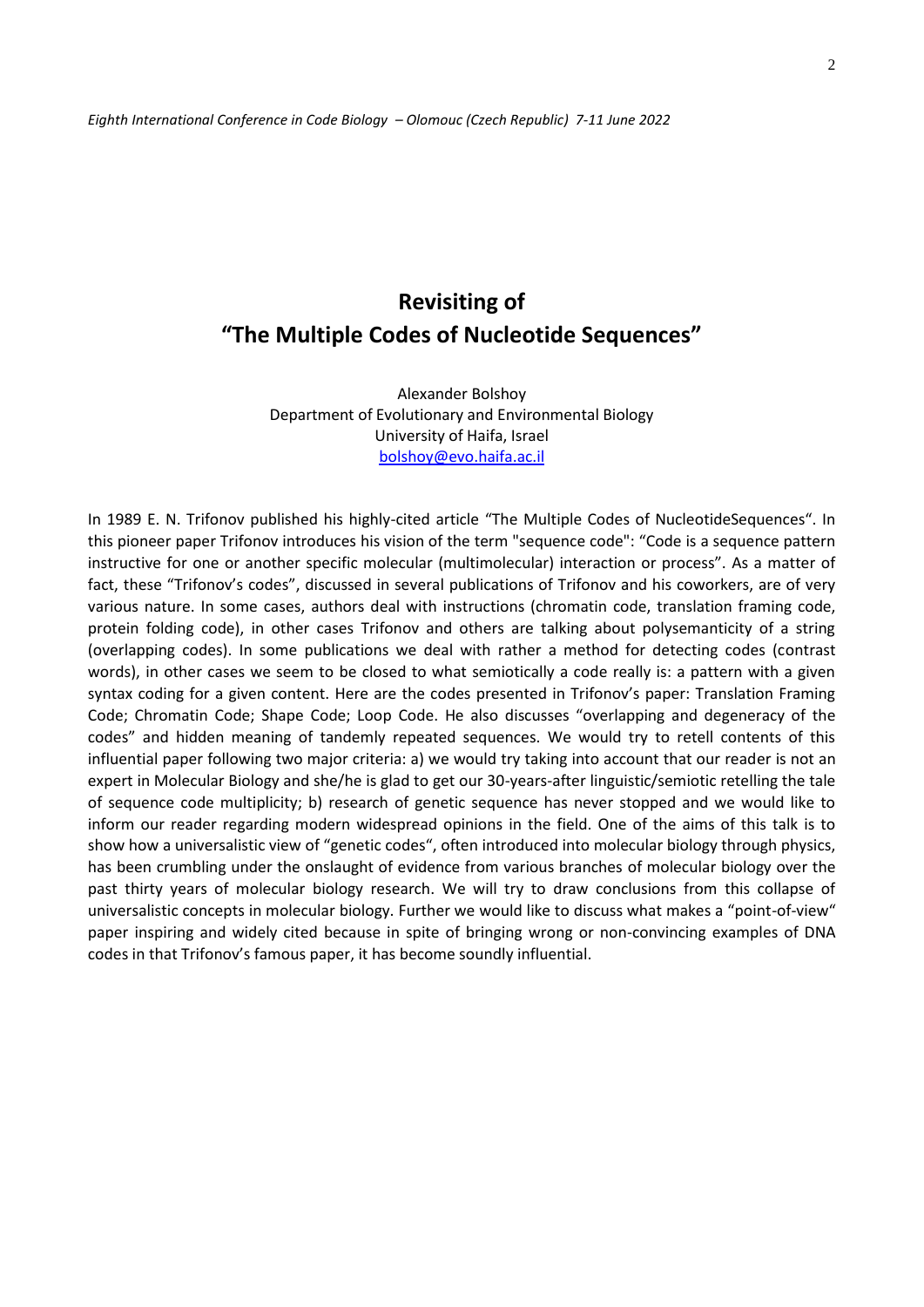## **Genome-wide identification of high-affinity nitrate transporter 2 (***NRT2***) genes in tomato**

Aydın Akbudak<sup>1,\*</sup>, Ertugrul Filiz<sup>2</sup>, Durmuş Çetin<sup>1</sup>

<sup>1</sup>Akdeniz University, Department of Agricultural Biotechnology, Antalya, Turkey <sup>2</sup>Duzce University, Department of Crop and Animal Production, Cilimli, Duzce, Turkey \*Corresponding author: [akbudak@akdeniz.edu.tr](mailto:akbudak@akdeniz.edu.tr)

The present study sought to identify the *NRT2* gene family members within the tomato genome, and then to characterize them in detail by means of bioinformatics, physiological and expression analyses. Four novel *NRT2* genes were identified in the tomato genome, all of which contained the same domain belonging to the major facilitator superfamily (PF07690). The co-expression network of the *SlNRT2* genes revealed that they were co-expressed with several other genes in a number of different molecular pathways, including the transport, photosynthesis, fatty acid metabolism and amino acid catabolism pathways. Several phosphorylation sites were predicted in the NRT2 proteins. The *SlNRT2* genes interact with many other genes that perform various functions in many crucial pathways within the tomato genome. The sequence variations observed at the gene and protein levels indicate the dynamic regulation of the *SlNRT2* gene family members in relation to cell metabolism, particularly with regard to the nitrogen assimilation pathway. The responses of the *SlNRT2* genes to drought and salinity stresses were found to be diverse, and they were neither stress- specific nor tissue-specific. The findings of this study should provide a useful scientific basis for future studies concerning the roles of the *NRT2* gene family in plants. Key words: NRT2, gene family, expression profiles, tomato, abiotic stress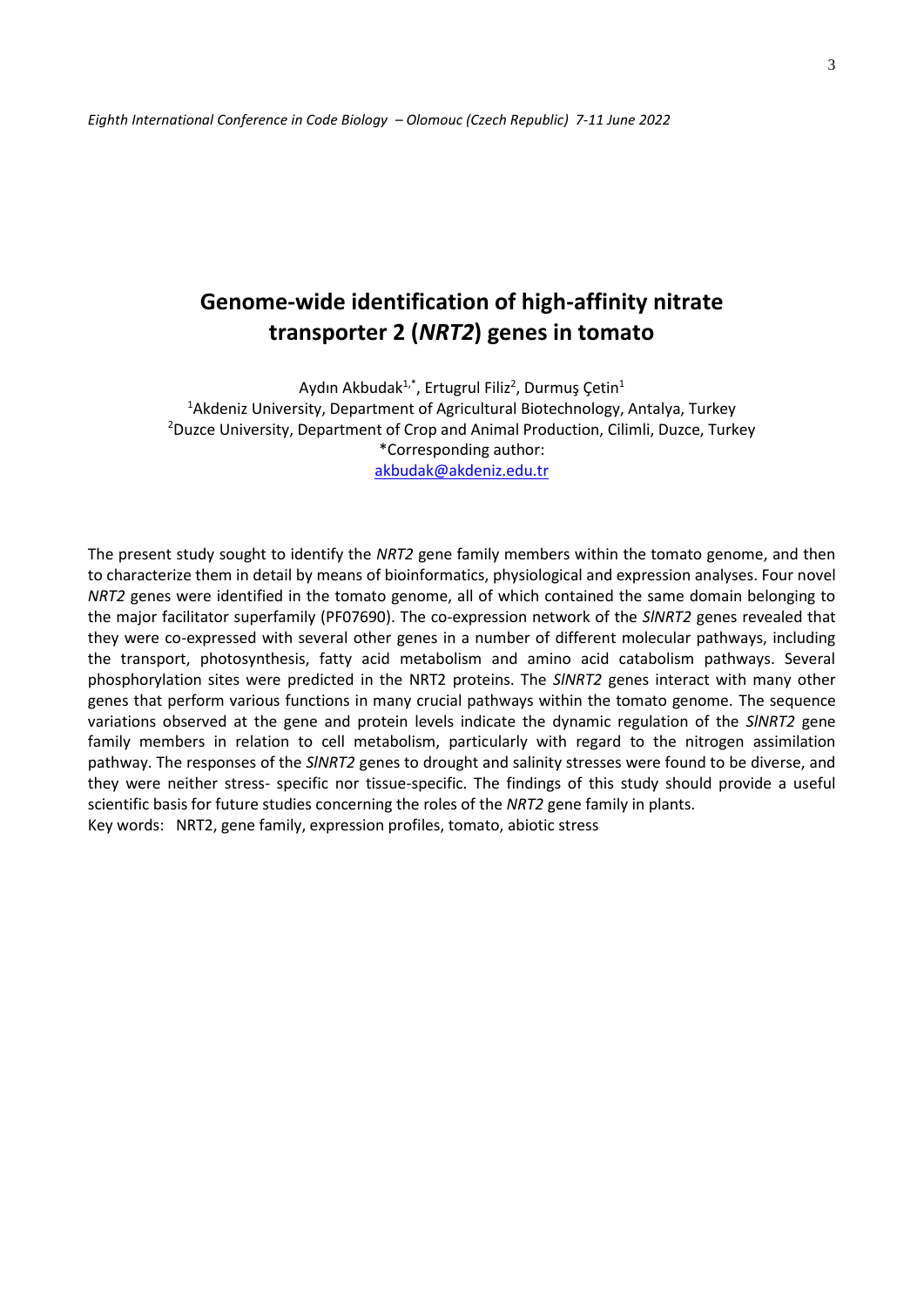## **Paradigm for the Living Evolutionary/Developmental Principles of Process and Inter-action**

Anna Aragno National Association for the Advancement of Psychoanalysis 140 West End Avenue, New York, NY, 10023, USA [annaragno@earthlink.net](mailto:annaragno@earthlink.net)

Let us examine not how observation, facts and data, are built up into general *systems of physical explanation, but how these systems are built into our observations, and our appreciation of facts and data. N.R Hanson, 1958. 3*

*What is feasible is the understanding of general forms. B. Russell 1918,109*

This intermezzo presentation lays the foundations for a shift: from a fundamentally psychoanalytic-based body of knowledge to a wider evolutionary/developmental approach to the natural history of *signification*. Applying this new poly-disciplinary perspective, and to affect this radical conceptual shift, I have had to vastly expand my frame of reference superimposing new areas of research and information on all previous knowledge; in essence, create a synthesis. The Coronavirus lockdown of 2020 provided an opportunity to think and tackle new areas of study. It made clear that to go forward I had to go backward in time. So I armed myself with recent literature in cognitive and evolutionary-neuroscience, comparative developmental psychology, paleo-anthropology and psycho-history. Going forward I will apply this new body of knowledge, superimposed on a psychoanalytic background, to Code Biology's basic tenets and founding principles within the broad three-phase macro-evolutionary design of Organic, Neural, and Cultural forms of semiosis. I ask what a psychoanalytically informed approach may adduce from contemporary research on the evolution of the human brain/mind in terms of uncovering the generative sources and natural development of semiosis. Via conceptual reconstruction and inference, this poses the question; how did our singular species begin using 're-presentation,' devising carriers of signification as instruments of mind. To approach this and related topics methodically I needed to lay out a set core of principles for a new paradigm, which I herewith present. This, and presentations going forward, form an interconnected series building towards a summarizing synthesis. Here, I lay out a detailed list of core principles guiding a developmental/evolutionary approach applicable to select topics within an overarching Barbierian framework of three macro-evolutionary shifts.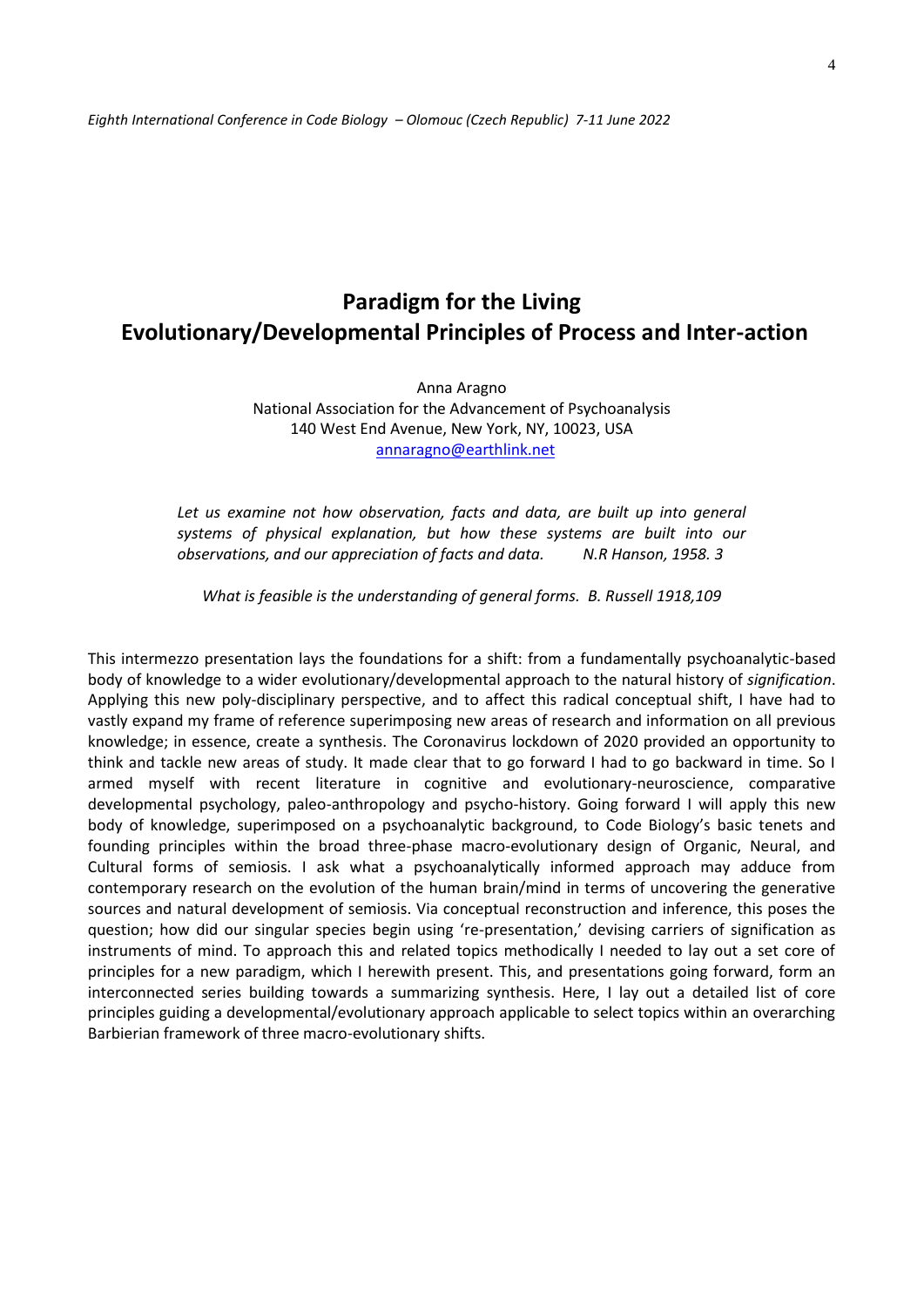## **Traumas, Triggers, and Codes: Applications of Code Biology in the Theory of Addiction**

Candice Shelby University of Colorado, Denver, CO 80217-3364 [Candice.Shelby@ucdenver.edu](mailto:Candice.Shelby@ucdenver.edu)

This paper examines the function of several levels of codes in the phenomenon of addiction. In my 2016 book I argued that the standard disease model of addiction (I use the term 'addiction' as an abbreviation, since it is well documented that there is no single situation captured by that term), falls far short of accounting for the phenomenon. In general, the scientific community (and certainly the funding agencies in the U.S.) maintain that addiction is best characterized as a disregulation of dopamine pathways in the nucleus accumbens/ventral tegmentum areas of the brain, such that sustained high levels of dopamine result in the loss of dopamine receptors, which then requires ingestion of greater amounts dopamineproducing or dopamine-preserving substances or activities (gambling was the first of these to be identified) in order to achieve the same positive experience, or even to minimize negative ongoing experience. This simple mechanistic account both fails to account for the phenomenon and completely ignores the crucial role played by biological codes at every level. Biological codes are involved in addiction from the start, since the genetic code accounts for approximately 50% of the likelihood that an individual will experience addiction. Additionally, the scientific account of addiction fails because it only explains dependence. Addiction is much more than developing dependence. Many people who have painful surgeries, for instance, can become dependent on substances, in particular on opioids, such that they experience discomfort when the drug is withdrawn, as their depleted opioid-receptors adjust. But most of these patients will simply accept their increased discomfort as an expected features of surgery and lessening medication. Individuals who experience addiction, however, on their own accounts, remain sensitive to the meanings of objects and situations around them in a particular way. They can be "triggered" by a smell, a particular music, a landscape, or some other arbitrary thing that is coded in their psychological lives to stimulate use of the substance or performance of the activity to which we often say that they are addicted. And this happens regardless of whether or not they have been involved with that substance or activity for months, or years, or decades. So not only is this not dependence; it is also *not*, I will argue, explained by a simple mechanism, as some other "triggers" can operate, such as certain triggers in a trauma response, which are clearly representative of the trauma-causing phenomenon, and so set into action similar physiological reactions to those caused by the original trauma. Psychologically *coded* "triggers" in the sense that I wish to draw attention to are distinct from those; the ones alluded to here depend on a transmission of an arbitrary signal that requires interpretation to achieve its function. Finally, and perhaps most importantly, social codes play a powerful role in stimulating or repressing what we might call addictive behaviors, as well as in determining which behaviors we characterize as addictive. Philosophers, for example, will often revert to smoking cigarettes at a conference (there remains a fateful event at the American Philosophical Association's conferences known as "the smoker") even those who have no dependence on nicotine, nor do they usually ever even think about smoking. More urgently, as adduced by the 22% increase in overdose deaths in the U.S. from 2020 to 2021, to a total of more than 100,000 deaths in a single year, social codes are indicated significantly in both the account of what we agree to label as addiction, and in the circumstances that may lead to an untethered desire to self-medicate. Here I refer to social coding about who among us count as relevant or valued parts of society, and perhaps in what is considered reasonable self-soothing relative to social conditions. At all levels, then, from the organic to the social, biological codes provide powerful tools for explaining the true nature of addiction.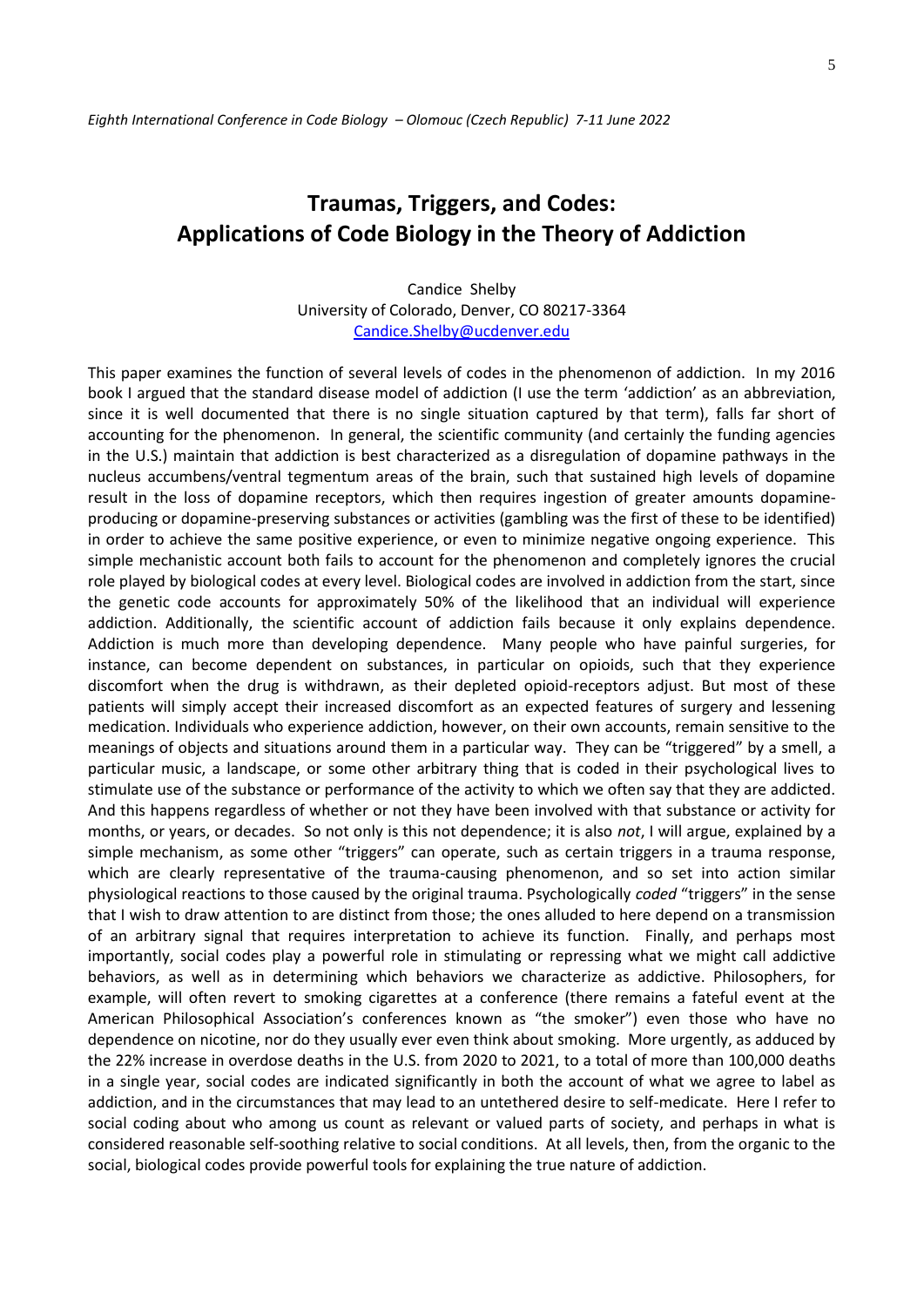#### **Robustness against point-mutations of genetic code extensions**

Elena Fimmel and Lutz Strüngmann (joint work with Markus Gumbel and Martin Starman) Institute for Mathematical Biology, Faculty of Computer Science, Mannheim University of Applied Sciences, 68163 Mannheim, Germany [e.fimmel@hs-mannheim.de](mailto:e.fimmel@hs-mannheim.de) [l.struengmann@hs-mannheim.de](mailto:l.struengmann@hs-mannheim.de)

Many theories of the evolution of the genetic code assume that the genetic code has always evolved in the direction of increasing the supply of amino acids to be encoded. In order to reduce the risk of the formation of a non-functional protein due to point mutations, nature is said to have built in control mechanisms. Using graph theory Blazej et al. investigated if this robustness is optimal in the sense that a different codonamino acid assignment would not generate a code that is even more robust. At present, efforts to expand the genetic code are very relevant in biotechnological applications, for example, for the synthesis of new drugs. In this talk we generalize the approach proposed by Blazej et al. and will explore hypothetical extensions of the standard genetic code with respect to their optimal robustness in two ways: (1) We keep the usual genetic alphabet but move from codons to longer words, such as tetranucleotides. This increases the supply of coding words and thus makes it possible to encode non1canonical amino acids. (2) We expand the genetic alphabet by introducing non-canonical base pairs. In addition, the approach from Blazej et al. is extended by incorporating the weights of single point mutations into the model. The weights can be interpreted as probabilities (appropriately normalized) or degrees of severity of a single point mutation. In particular, this new approach allows us to take a closer look at the wobble effects in the translation of codons into amino acids. According to the results from Blazej et al. the standard genetic code is not optimal in terms of its robustness to point mutations if the weights of single point mutations are not taken into account. After incorporation into the model weights that mimic the wobble effect, the results of the present work show that it is much more robust, almost optimal in that respect. The results were published in [1] and supported by computational results in [2].

[1] Fimmel E., Gumbel, M., Starman, M., and Strüngmann L.: Robustness against point mutations of genetic code extensions under consideration of wobble-like effects, Biosystems (2019).

[2] Fimmel E., Gumbel, M., Starman, M., and Strüngmann L.: Computational Analysis of Genetic Code Variations Optimized for the Robustness against Point Mutations with Wobble-like Effects, Live (2021).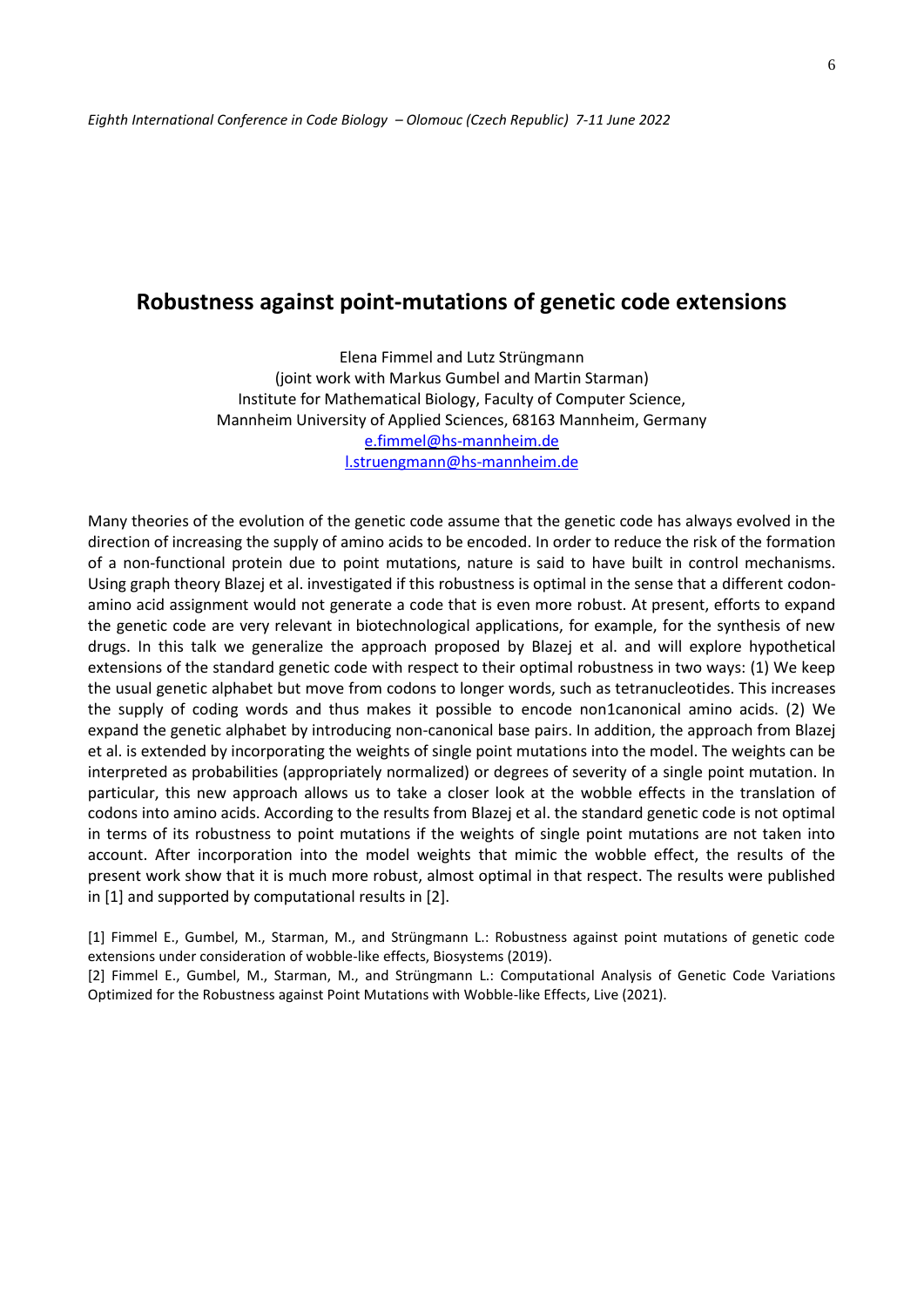# **"Double-agents" in oncogenesis – when genes can play on both sides**

Hana Owsianková Department of General Linguistics, Palacký University Olomouc, Czech Republic [hana.owsiankova@upol.cz](mailto:hana.owsiankova@upol.cz)

As defined by molecular genetics, a gene is a DNA segment that encodes a functional product where in the functional product is meant RNA or its translation product, a protein (a polypeptide). The function of these products is directly related to their structure. In this contribution I would like to focus on the structure of the genes which encode products with ability to switch their function from the default one to the right opposite, based on cellular context. In particular, my aim is to discuss this structure-function peculiarity observed among human genes whose changes in expression usually cause cancer. Simply put, cancer is a designation for a large group of diseases manifesting an abnormal cell growth and the potential of spreading to other parts of body – not only environmental but also genetic factors play crucial role in cancer development. In the cells of multicellular organisms we can find both oncogenes and tumorsuppressor genes – oncogenes can cause normal cell to grow out of control and become cancer, tumorsuppressor genes protect them from degenerating into cancer cells. In carcinogenesis, they seem to be contradictory gene groups, yet some genes have dual roles, i.e. display both oncogenic and tumorsuppressor functions under different cellular context (see Soussi – Wiman, 2015; Yang et al., 2007; Yip et al., 2010). Because we are discussing topic concerning genetic code and encoding genetic information, the structure of above described genes will be examined by quantitative methods that primarily fall within the field of linguistics– a field which, besides other things, deals with codes of all types. These methods, e.g. Damerau-Levensthein distance, Bag-of-words model, Manzerath-Altmann law, have been introduced to genetics more recently (see Baixeries et al., 2013; Bolshoy, 2003; Lovato, 2015; Sutton et al, 2014). References

Baixeries, J. – Hernández-Fernández, A. – Forns, N. – Ferrer-i-Cancho, R. (2013). The Parameters of Menzerath-Altmann Law in Genomes. *Journal of Quantitative Linguistics* 20(2), pp. 94–104.

Bolshoy, A. (2003). DNA sequence analysis linguistic tools: contrast vocabularies, compositional spectra and linguistic complexity. *Applied bioinformatics* 2, pp. 103–112.

Lovato, P. (2015). *Bag of words approaches for Bioinformatic*, Ph.D. thesis, Dept. of Computer Science, University of Verona, series TD-03-15.

Soussi, T. – Wiman, K. G. (2015). TP53: an oncogene in disguise. *Cell Death Differ.* 22, pp. 1239–1249.

Sutton, L. A. et al. (2014). An Entity Evolving into a Community: Defining the Common Ancestor and Evolutionary Trajectory of Chronic Lymphocytic Leukemia Stereotyped Subset #4. *Molecular Medicine* 20(1), pp. 720–728.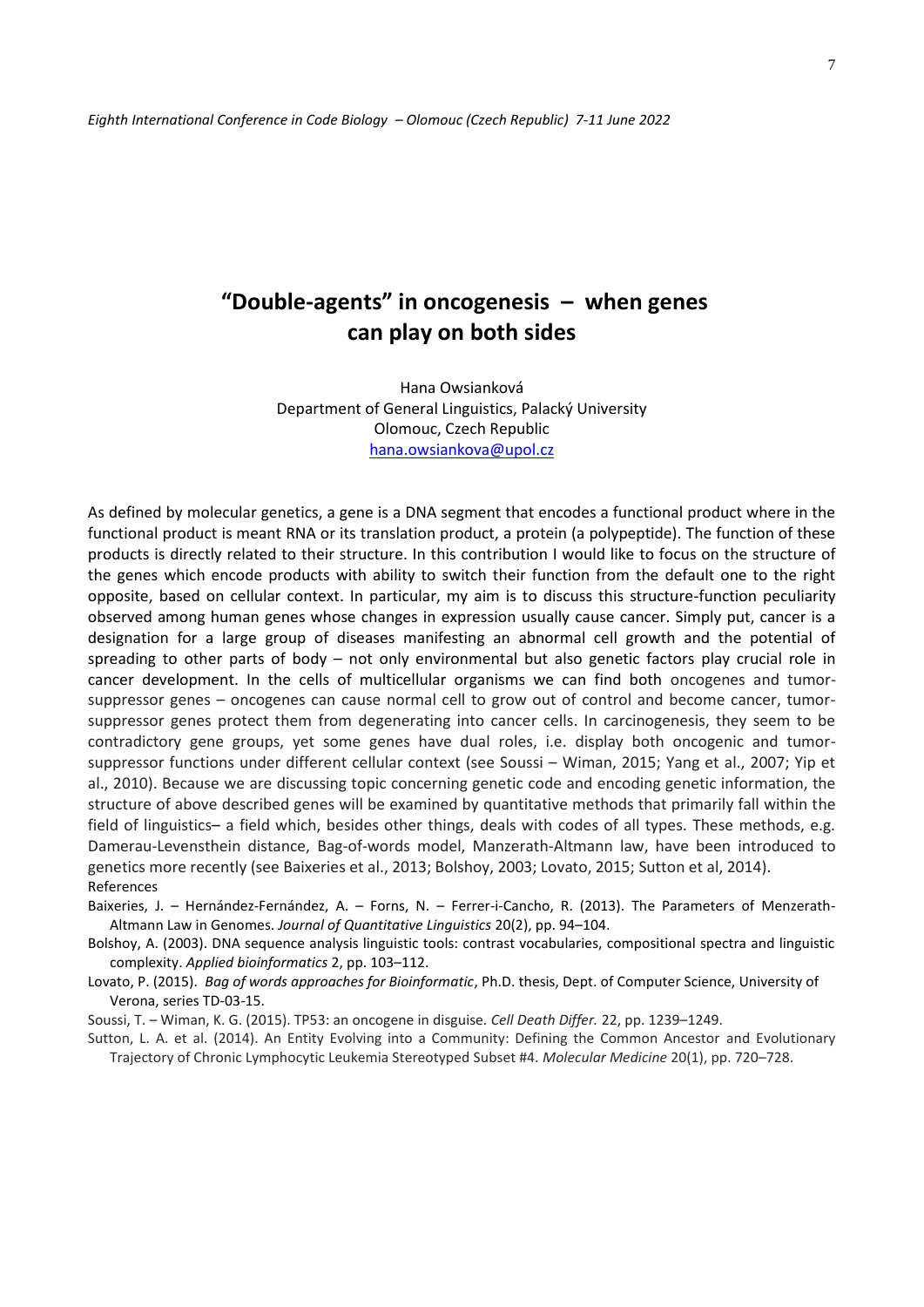# **Objective, Immediate, Initial, and Dynamical Interpretants: Which one of Peirce's semiotics is compatible with code biology?**

Ivan Fomin Palacky University, Olomouc, Czech Republic [fomin.i@gmail.com](mailto:fomin.i@gmail.com)

Semiotic theory of Charles Peirce tends to be associated with "nonmechanistic" approach in biosemiotics that implies that any meaning is the result of interpretation. This perspective is opposed to the "mechanistic" approach of Code Biology which suggests that meaning is a result of coding. The contrast between the two approaches is important, however the fact that Peirce's semiotics has to be exclusively associated with the "nonmechanistic" one is not obvious. The elements of Peirce's theory of signs are scattered across the corpus of his writings, which is far from being terminologically and conceptually consistent, so one can hardly speak of just one Peircean semiotics, but rather about different possible reconstructions of different versions of semiotics that Peirce outlined in his various texts. The question is if there can be versions of Peirce-inspired semiotics that do allow for meaning without abduction and interpretation. If such reconstructions of Peircean semiotics are possible, they can emerge from an analysis of Peirce's diverse attempts to define the notion of interpretant and distinguish between different kinds of interpretants. Even though the very form of the term "interpretant" suggests its connection to interpretation, one can find that sometimes Peirce uses this term to refer to just "anything that the sign, as such, effects" (ILS 285) without suggesting that the effect is necessarily characterized as abductive, mental, or interpretive. Moreover, in several versions of the typology of interpretants Peirce talks of different kinds of effects that may be considered as interpretants, including, for example, immediate interpretants, defined as mere "qualities of impression that a sign is fit to produce" (CP 8.315), or dynamical interpretants, defined as "actual events" brought about by signs (ILS 285).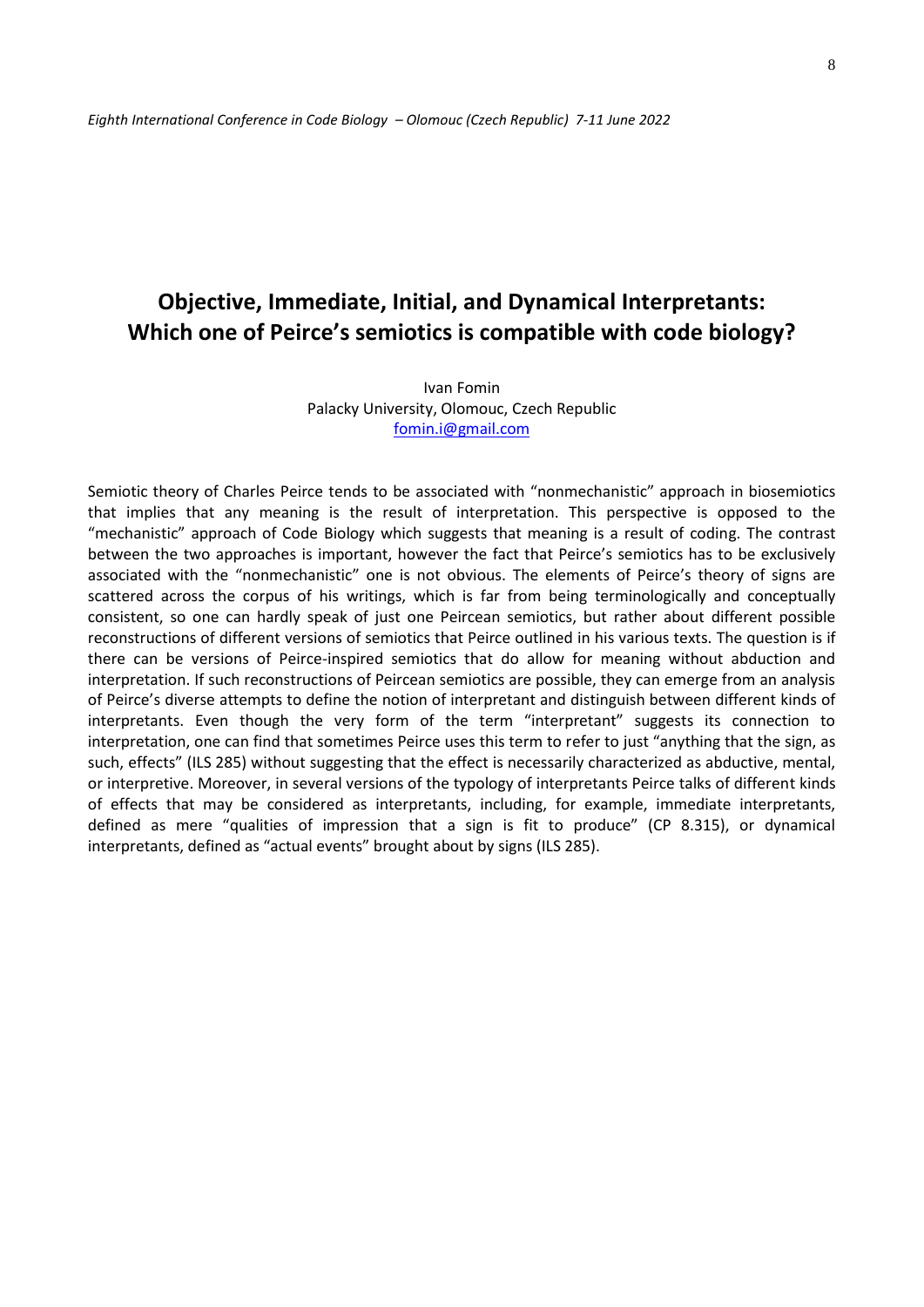### **How the cell manufactures itself**

Jan-Hendrik S. Hofmeyr Department of Biochemistry, University of Stellenbosch Stellenbosch 7600, South Africa. [jhsh@sun.ac.za](mailto:jhsh@sun.ac.za)

Being fragile, yet persistent, living longer than the functional lifetimes of one's components: these hallmarks of life are made possible by the remarkable ability of living organisms to manufacture and individuate themselves autonomously as wholes, an ability that is arguably the most fundamental property that distinguishes living from non-living systems. In order to grow, reproduce, metabolise, self-maintain, adapt and evolve, living organisms must first and foremost be able to self-manufacture. To understand how the cell accomplishes this feat, I divide cellular processes into three classes of efficient causes that produce each other, so making the cell closed to efficient causation, the hallmark of an organism. These classes are the *enzyme catalysts* of covalent metabolic chemistry, the *intracellular milieu* that drives the supramolecular processes of chaperone-assisted folding and self-assembly of polypeptides and nucleic acids into functional catalysts and transporters, and the *membrane transporters* that maintain the intracellular milieu, in particular its electrolyte composition. Each class of efficient cause can be modelled as a relational diagram in the form of a mapping in graph-theoretic form, and a minimal model of a selfmanufacturing system that is closed to efficient causation can be constructed from these three mappings using the formalism of relational biology [1]. This Fabrication-Assembly or *FA*-system serves as an alternative to Robert Rosen's replicative Metabolism-Repair or *MR*-system, which has been notoriously problematic to realise in terms of real biochemical processes. A key feature of the model is the explicit incorporation of formal cause, which partly arrests the infinite regress that characterises all relational models of the cell. The *FA*-system is extended into a detailed relational model of the self-manufacturing cell, a model that has a clear biochemical realisation.

[1] Hofmeyr, J.-H.S. (2021) A biochemically-realisable relational model of the self-manufacturing cell. BioSystems 207, 104463.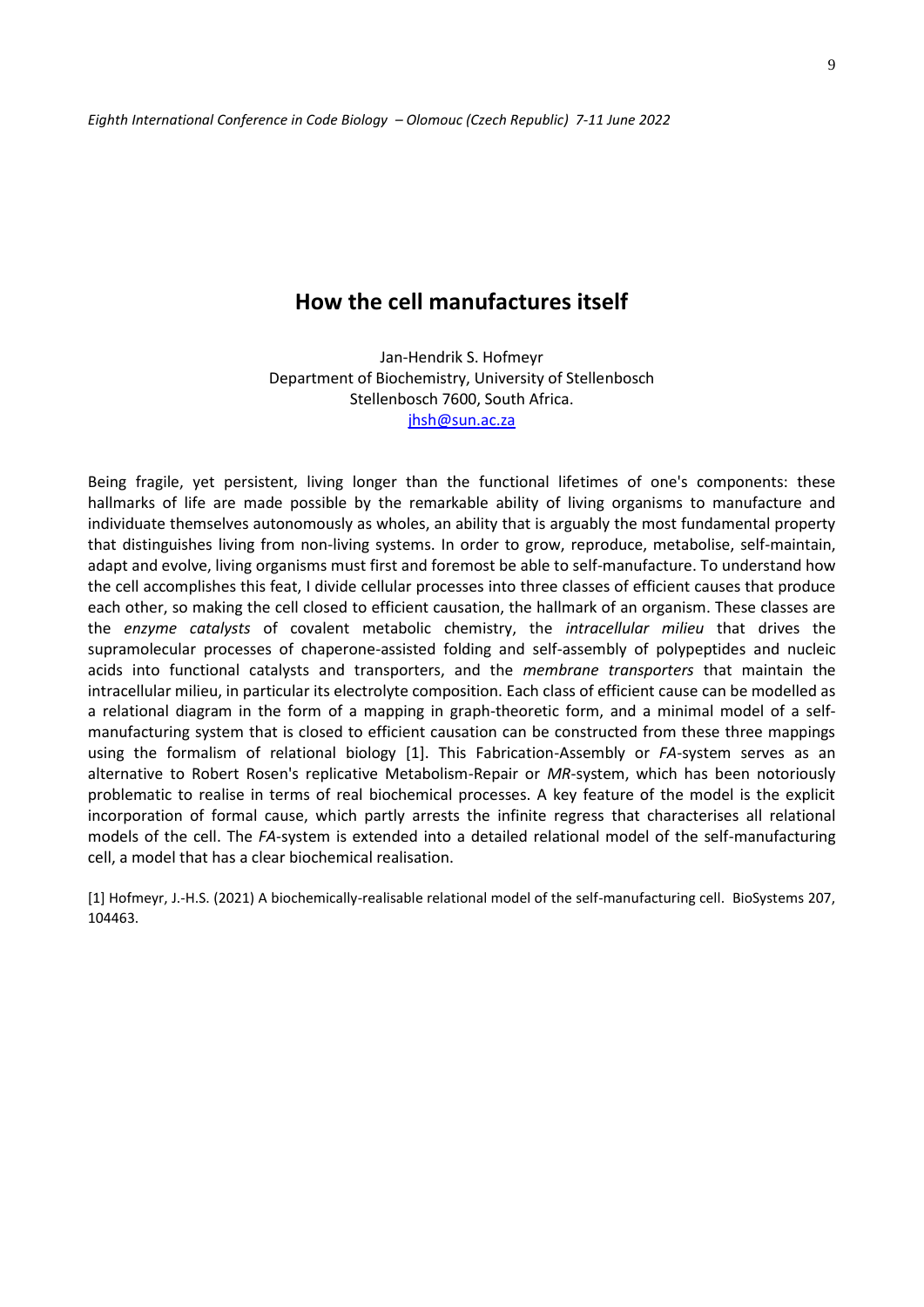#### **Dreams as manufactured mental processes**

João Carlos Major International Academy of Analytical Psychology Braga, Portugal [jcmajor@mail.telepac.pt](mailto:jcmajor@mail.telepac.pt)

The author argues that we can study the 'unconscious mind' or 'emotional brain' in the scientific framework of 'Code Biology' (understood as *the study of all semiotic processes of life with the standard methods of science*). The most prominent aspect of the unconscious mind is dreams. Dreams are 'manufactured mental processes,' where the keyword is 'manufactured' because this word means 'produced according to rules,' i.e., 'according to codes.' Dreams are 'autopoietic' mental processes manufactured according to 'dream codes.' In reality, dreams are produced by what also causes the awake brain: the unconscious or emotional mind. The awake brain or conscious mind is a fine-tuning of the unconscious mind; in fact, only a tiny portion of the unconscious brain's myriad processes. And because the unconscious brain is operating at a much more emotional level than when we are awake, our emotional brain makes much more connections regarding our feelings and experiences than our conscious self. So, dreams may be ways of confronting emotional dramas, breaking up, and reassembling the events according to pre-existing adaptative emotional rules– the 'dream codes.' This, in turn, means that the awake brain is working upon emotional or unconscious principles, and we have an evolutionary advantage if we are aware of and find out what these 'brain codes' (or archetypes) are, and this is a thread that is worth thinking about.

#### Bibliography

Major, J.C. (2022). Archetypes and Code Biology. *BioSystems*, 208: 104501.

https://doi.org/10.1016/j.biosystems.2021.104501

Gauchat, A. et al. (2020). Disturbing Dreams and Psychosocial Maladjustment in Children: A Prospective Study of the Moderating Role of Early Negative Emotionality. *Frontiers Neurology*. https://doi.org/10.3389/fneur.2020.00762

Barbieri, M. (2019). A general model on the origin of biological codes. *BioSystems*, 181: 11-19.

https://doi.org/10.1016/j.biosystems.2019.04.010

- Samson-Daoust, E.,et al. (2019). Predicting the affective tone of everyday dreams: A prospective study of state and trait variables. *Scientific Reports*. DOI: 10.1038/s41598-019-50859-w
- Demacheva, I. &Zadra, A. (2019). Dream content and its relationship to trait anxiety. *International Journal of Dream Research*, 12(2): 1-7.
- Stickgold, R. & Walker, M. (2007). Sleep-Dependent Memory Consolidation and Reconsolidation (2007). *Sleep Medicine*, Jun8(4): 331–343.
- Franklin, M. &Zyphur, M. (2005). The Role of Dreams in the Evolution of the Human Mind. *Evolutionary Psychology,*3: 59-78. https://doi.org/10.1177/147470490500300106
- Pesant, N. &Zadra, A. (2004). Working with dreams in therapy: What do we know and what should we do? *Clinical Psychology Review,* 24: 489-512
- Maturana, H. (1987). The biological foundation of self-consciousness and the physical domain of existence. In E.R. Caianillo (Ed.).*Physics of process*. Singapore: World Scientific, 324-379.
- Jung, C. G. (1969). The Structure and Dynamics of the Psyche. *Collected Works*, Vol. VIII. Princeton, NJ: Princeton University Press.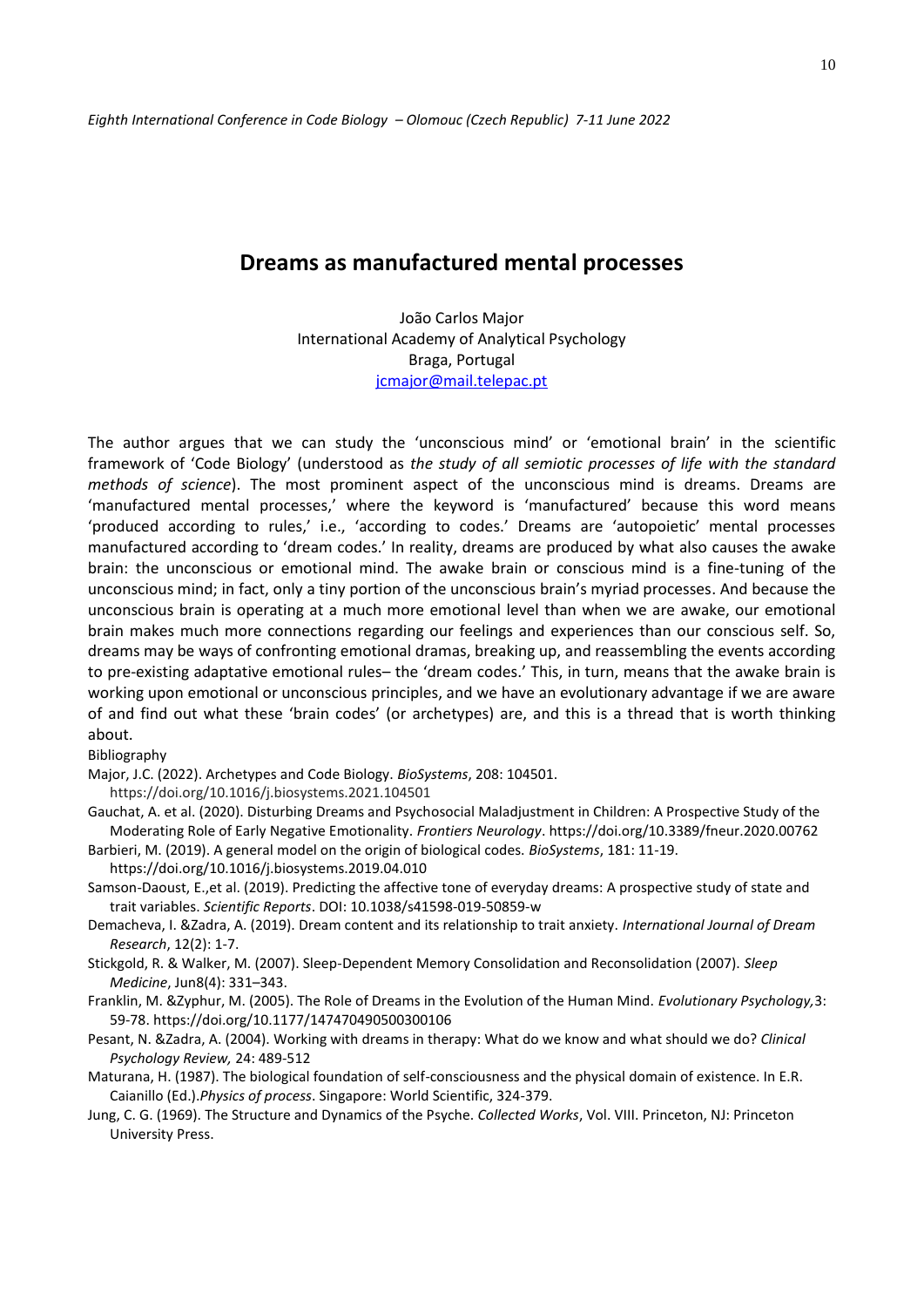# **Codegenesis Harnessing Higher-order Work Pathways via Annealing Networks**

Joshua Augustus Bacigalupi Dactyl Foundation for the Arts and Humanities 64 Grand Street, New York, NY 10013 USA [bacigalupiworks@gmail.com](mailto:bacigalupiworks@gmail.com)

This presentation explores how conventions, such as codes, emerge, stabilize and complexify themselves in living systems. The philosophical frame and motivations for this investigation will be illustrated by a series of general questions about the intrinsically generative nature of life, from which an initial intuition will be proposed. This intuition is the basis upon which a more rigorous theoretical model is proposed. This theory of how codes generate and sustain themselves will then serve as a heuristic lens through which modern mathematical and empirical investigations will be elucidated as possible practical implementations of the proposed theory of *codegenesis*.

#### *A Question and an Intuition*

Starting with questions inspired by an architectural design process: how are numerous constraints and parameters that impact the eventual design resolved? These initial constraints are often contradictory, but, through a deliberate process, these often dissonant considerations are concretized into a complex, coherent and singular code able to implement complex dynamics via extant cultural institutions. But how is such generative creativity able to create a code that is then capable of realizing adaptive outcomes well beyond the code itself? Inspirations from quantum mechanics and physical wave mechanics provided an intuition: *superposed interference patterns*.

#### *Codegenesis in Theory*

Building on thermodynamic and information theories, the above questions and initial intuitions undergird a rigorous theory. It proposes a population of diversely tuned nodes, analogous to neurons, that rewire themselves via sparse higher dimensional interference within the superposed noise of their shared common medium; this global interference behavior molds and is molded by each nodes' local behavior, *simultaneously*. And through a self-regulatory annealing habit, ever more complex and semiotically relevant codes can emerge. The theory proposes that the emergent metastable dynamics of this model may be tested for codegenesis via empirical parameters such as adaptive work pathways and accrued network complexity.

#### *Codegenesis in Practice*

This theory is used as a heuristic lens to find existing models of empirical behaviors in living systems able to exemplify and potentially implement codegenesis in future experiments. Such candidate phenomena include, but are not limited to, anticipatory amoeboid behavior explained via an extension of the Kuramoto model; reaction-diffusion and bioelectric codes used to explain morphogenesis; and self-regulatory extensions of the histone code used to explain cell differentiation.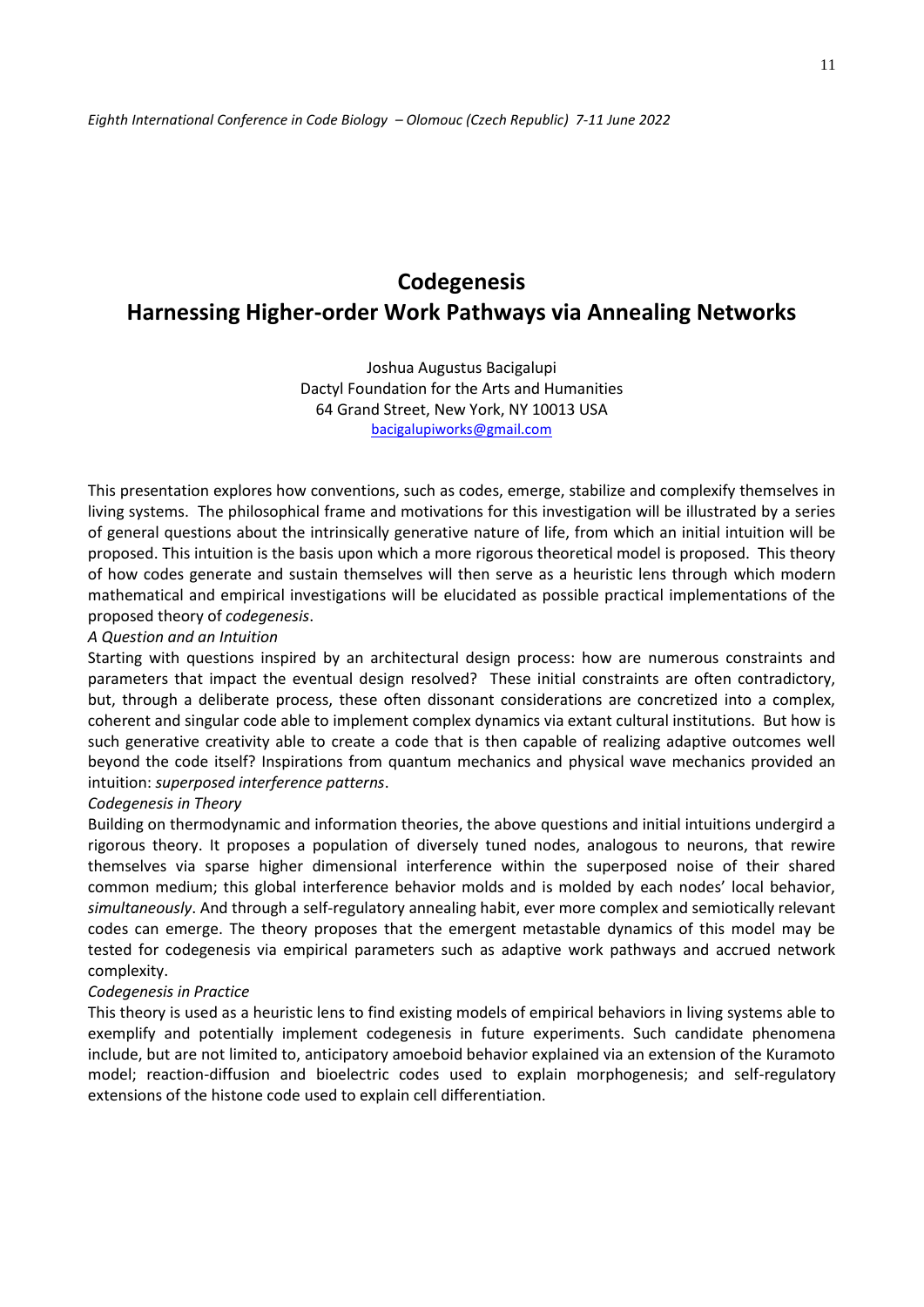# **Molecular Recognition Theory applied in biological experimental model: Reversal of the hepatoprotective effect of D-met-enkephalin by a complementary peptide**

Katarina Matković Institute for Medical Research and Occupational Health, Zagreb, Croatia [kmatkovic@imi.hr](about:blank) 

Most regulatory processes in biological systems depend on protein-protein or protein-peptide interactions. Our knowledge of such interactions is relatively limited, and experimental methods for studying them are complex, slow and expensive. Therefore, we use heuristic methods to determine the bioactive regions in proteins and model interactions of different receptors/acceptors with their complementary (antisense) peptides [1]. One such method, Molecular Recognition Theory (MRT), is based on the Code Biology principles [2,3] and it has been practically applied in the experimental modeling of D-met-enkephalin hepatoprotection. Protective potential of D-met-enkephalin (D-YGGFM) was evaluated using an experimental model of paracetamol induced hepatotoxicity in male CBA mice and observed by using three criteria: plasma activities of ALT and AST enzymes, liver necrosis score and number of spontaneously dead animals [4]. The complementary peptide of D-met-enkephalin (IPPKY) was constructed using the MRT based translation algorithm in  $3' \rightarrow 5'$  direction. The basic properties of the antisense peptide IPPKY and its interaction with D-met-enkephalin were studied using circular dichroism spectroscopy and fluorescence spectroscopy. In biological experimental model complementary (antisense) peptide IPPKY completely reversed the protective effects of D-met-enkephalin. It has been proven that using complementary sequences it is possible to construct a ligand-acceptor peptide system in a simple and efficient way.

References

- 1. Štambuk N, Konjevoda P, Pavan J. Int. J. Mol. Sci. 2021; 22:9106.
- 2. Štambuk N, Konjevoda P, Boban-Blagaić A, Pokrić B. Theor. Biosci. 2005; 123:265.
- 3. Štambuk N, Konjevoda P, Turčić P, et al. BioSystems 2018; 164:199.
- 4. Turčić P, Štambuk N, Konjevoda P, et al. Medicinal Chemistry 2015; 11:286.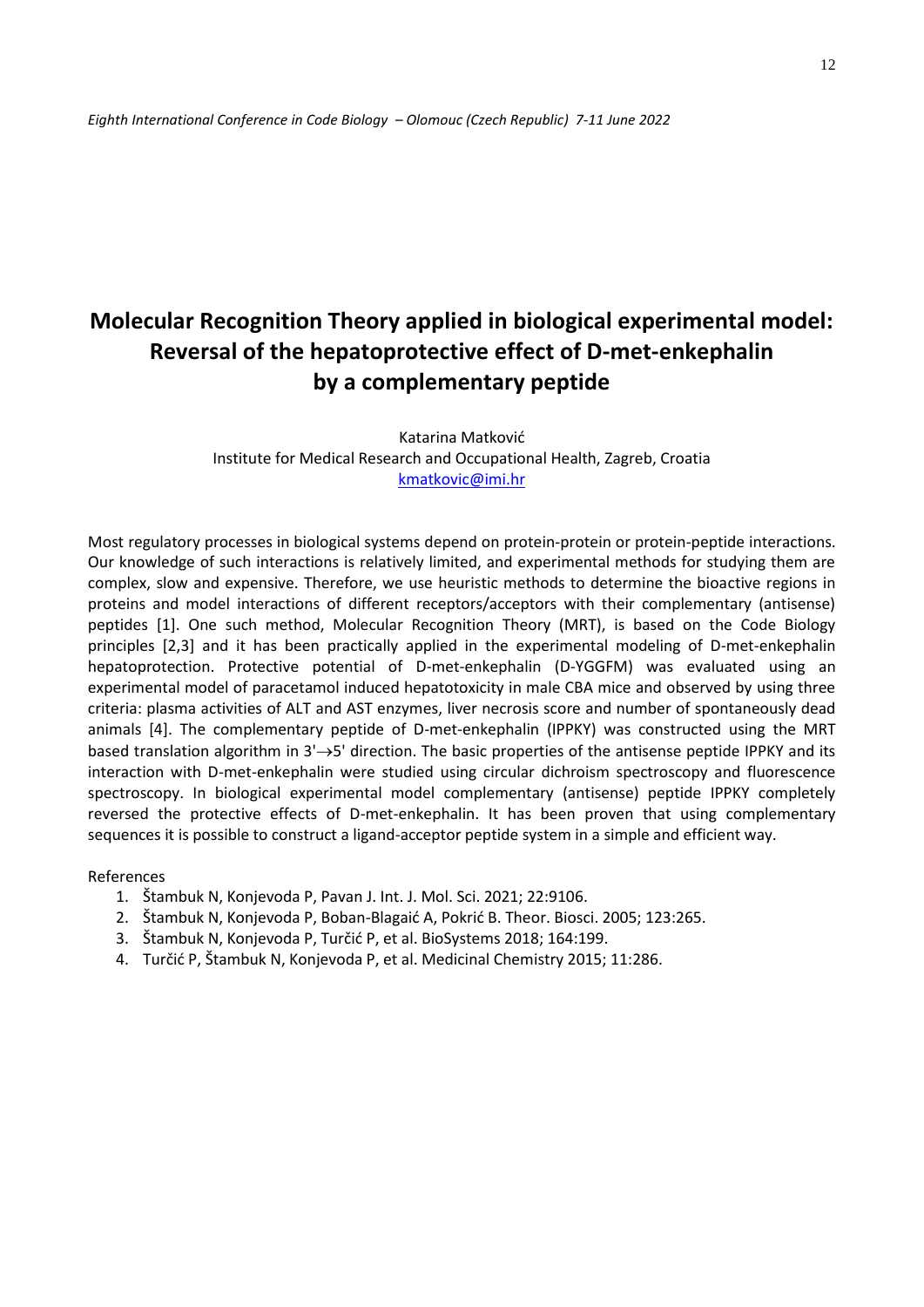### **The Lower Threshold in Code Biology**

Ľudmila Lacková Palacký University, Department of General Linguistics Olomouc, Czech Republic [ludmila.lac@gmail.com](mailto:ludmila.lac@gmail.com)

Code Biology concentrates on the notion of code: living organisms are defined as code-users or codemakers. In this presentation I introduce the 'lower coding threshold' as the boundary between coding and purely physical or chemical phenomena. The notion is inspired by the "semiotic" threshold, based on the influential book by Umberto Eco *A theory of semiotics* where he distinguishes two basic semiotic thresholds: lower and upper semiotic threshold. For Eco, the lower semiotic threshold is clearly defined, and it is situated at some point between signals and signs. Signals should not, according to Eco, make part of the semiotic inquiry. Signals should be excluded from the semiotic threshold zone because they are not dependent on conventionality and arbitrariness, yet are only definable in terms of dyadic stimulus-answer principle. For Eco, all biological phenomena are signals. As a consequence, no biological phenomena should be part of the semiotic project: neither at the genetic, epigenetic, cellular, nor neural level. In this presentation, I will confront the notion of signal and the notion of code. I focus on establishing the lower threshold at protein biosynthesis, and I propose basing the semiotic understanding of the lowest life forms on the following criteria: arbitrariness, representation, repetition, historicity and self-replication. I also offer that this definition of the lower threshold need not include the notion of interpretation, in the hope that this newly specified principle of the lower threshold can be accepted as a way forward in the conversation between Code Biology and Biosemiotics.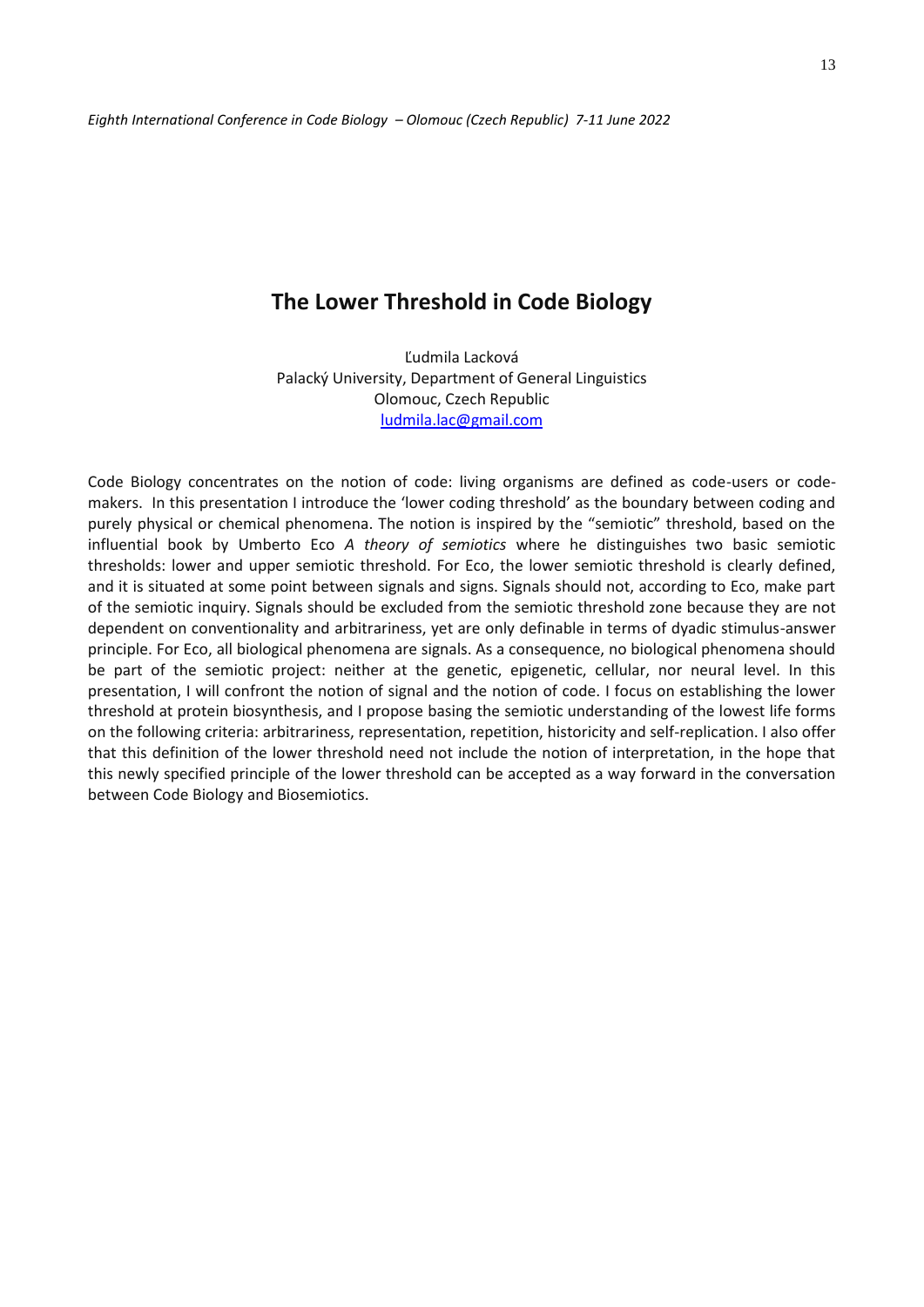## **The Semantic Theory of Evolution: a case study of the revolution in science**

Lukáš Zámečník Palacký University in Olomouc [lukas.zamencnik@upol.cz](mailto:lukas.zamencnik@upol.cz)

In the first half of the 1980s, Marcello Barbieri introduced his ribotype theory on the origin of life (Barbieri 1981) and subsequently supplemented it with a semantic theory of evolution (Barbieri 1985). Together, the two represented a fundamental change in molecular biology by diverging from a simple mechanistic conception of the code and introducing extended mechanisms that incorporate organic meaning – moving from a genotype-phenotype duality to a genotype-phenotype-ribotype trinity. Over time, Barbieri's theories have found several coherent forms (e.g. Barbieri 2003) in the last variant in contemporary code biology (Barbieri 2015, 2019). Karl Popper (Popper 1981, 1983) pointed out (along with René Thom, Jean Brachet, and Carl Woese) the revolutionary nature of Barbieri's semantic view of evolution (and especially ribotype theory on the origin of life). Barbieri built the semantic theory of evolution following the contemporary model-based view of theories (e.g. Suppes 1972, Suppe 1977, van Fraassen 1980) and precisely in the spirit of Popper's methodological maxims (Popper 1959, 1962). He built the theory as a bold conjecture that offers guidelines to test its relevance – looking for ways to refute it. Barbieri unequivocally supports this Popperian inspiration (Barbieri 1981).

Objectives of the paper:

1) The paper aims to examine this scientific revolution in more detail from the perspective of Popper's philosophy of science. We will conceive of the birth of the semantic theory of evolution as a case study of the use of Popper's methodological maxims. We will compare this case study with others, especially physical ones, contained in Popper (Popper 1959, 1962).

2) Using personal correspondence and reviews (Popper 1981, 1983) related to Barbieri's book (Barbieri 1985), we will see how this case study Popper himself introduces, why he highlights the ribotype theory, and what reservations he brings to the semantic theory of evolution.

3) The paper also aims to evaluate what falsification tests the semantic theory of evolution or code biology has undergone. On that occasion, we note Barbieri's research papers and books (see Barbieri 2019, 2015, 2003), which show code biology as a corroborated theory.

Literature:

Barbieri, M. (1981) The ribotype theory on the origin of life. Journal of Theoretical Biology, 91, 545–601.

Barbieri, M. (1985) The semantic theory of evolution. London/New York: Harwood Academic Publishers.

Barbieri, M. (2003) The organic codes: an introduction to semantic biology. Cambridge: Cambridge University Press.

Barbieri, M. (2015) Code biology: a new science of life. Dordrecht: Springer.

Barbieri, M. (2019) Evolution of the genetic code: the ambiguity-reduction theory. BioSystems, 185, 1–7.

Popper, K., R. (1959) Logic of scientific discovery. London: Hutchinson &Co.

Popper, K., R. (1962) Conjectures and refutations: the growth of scientific knowledge. London: Routledge.

Popper, K., R. (1981) Personal correspondence with M. Barbieri, I.

Popper, K., R. (1983)Personal correspondence with M. Barbieri, II.

Suppe, F. (1977) The Structure of Scientific Theories. Urbana: University of Illinois Press.

Suppes, P. (1972) Axiomatic Set Theory. New York: Dover Publications.

van Fraassen, B., C. (1980) The Scientific Image. Oxford: Oxford University Press.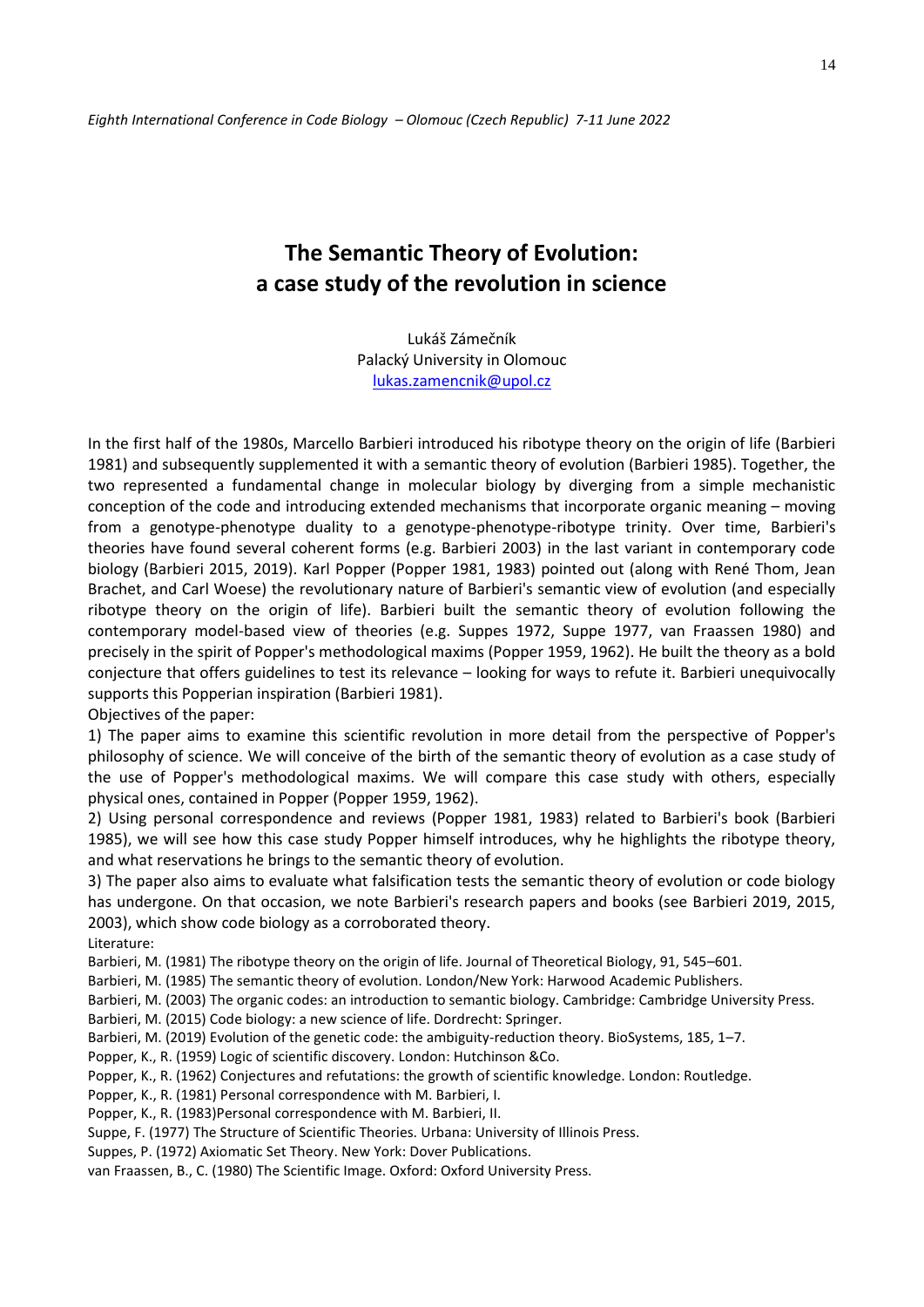### **Endless Forms of Endless Formation**

Marcella Faria Almeida Prado Dactyl Foundation for the Arts & Humanities [almeidapradomarcella@gmail.com](mailto:almeidapradomarcella@gmail.com)

The present work takes the closing remark of "The Origin of Species" as its point of departure. In order to grasp the distinctive properties of matter organization in living forms as opposed to inanimate assemblies, we will focus on aspects of organic formation. Only biological objects come into being, they are morphed by the growth, development and evolution of simpler and smaller unities into functional wholes of higher complexity. Darwin ends his seminal book by wondering how "*whilst this planet has gone cycling on according to the fixed law of gravity, from so simple a beginning endless forms most beautiful and most wonderful have been, and are being, evolved*". We believe that by choosing the term "endless", not surprisingly a polysemic word, he has provided the basis for the further development of his core idea into new (form)ulations. The pragmatic dimension (potential in action) is a paramount one in evolution, regardless of the substrate, be it acting upon an organism or an abstract formalization. To be actualized in context, a scientific concept, for example, must respond to a myriad of challenging inputs: the changing environment, the multiscale and hierarchical nature of its objects, the cumulative amount of experimental data to be integrated, the increasingly complex set of rules and conventions constraining its uses, the historical, and often-tacit, epistemic assumptions and interests that scientific practices. Here, we propose four alternative – even though highly complementary – meanings for the Darwinian idea of "endlessness", our motivation is to give that idea a wider and deeper explanatory power by incorporating theoretical inputs that came later. The four categories of infinitude we see as singularities of the living are: 1) endless, as in multiple and unpredictable forms; 2) endless, as in unfinished and undetermined forms; 3) endless, as forms which's end is their own formation; 4) endless, as forms which are able to reproduce themselves. In conclusion, we turn to mechanism, describing the processes at work at each scenario, which are respectively: 1) natural variation, natural selection, natural conventions, all leading to evolution; 2) ambiguity, degeneracy, emergency, epigenetics, all leading to meaning; 3) homeostasis, autopoiesis, selfmanufacturing, codepoiesis, poiesis, all leading to stasis; 4) genetic coding, genetic copying, mutation, information, all leading to identity. Of notice, the sources of conceptualization we have used as background include a wide range of theoretical perspectives. We draw mainly on Code Biology, but also incorporate the literature produced by other disciplines, i.e., Relational Biology, Experimental Medicine, Philosophy of Sciences, Biosemiotics, Cognitive Sciences, Complexity Theory, Conceptual Metaphor Theory.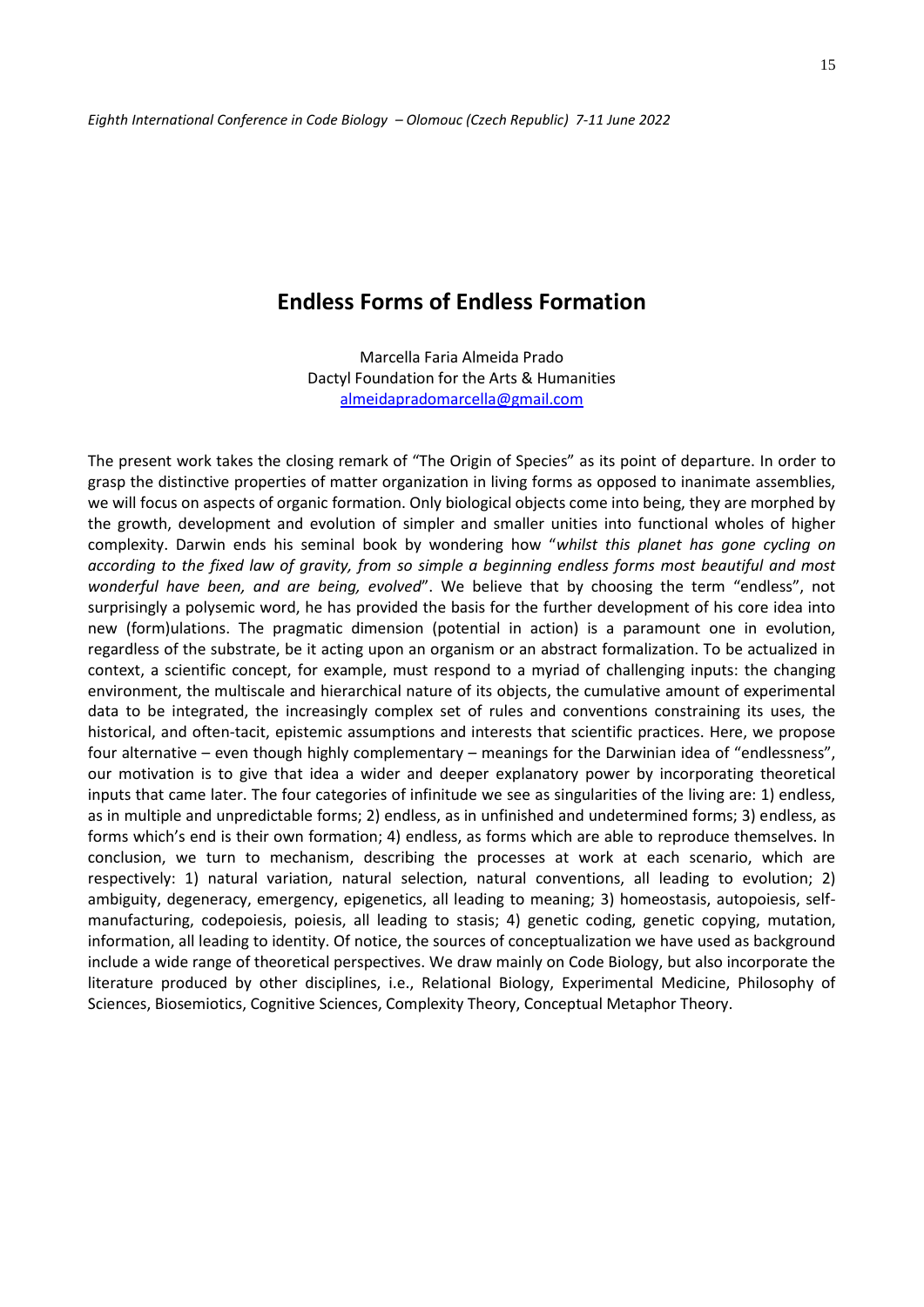### **Introduction to Code Biology**

Marcello Barbieri Dipartimento di Morfologia ed Embriologia Via Fossato di Mortara 64a, 44121 Ferrara, Italy [brr@unife.it](mailto:brr@unife.it)

Various experimental discoveries have shown that many organic codes exist in living systems and this means that they came into being throughout the history of life. The genetic code appeared in a population of primitive systems called *common ancestor*, and the signal transduction codes were associated with the split of the common ancestor into Archaea, Bacteria and Eukarya. After the genetic code and the signal trasduction codes, the prokaryotes did not evolve new codes whereas the eukaryotes continued to explore the coding space and gave origin to splicing codes, histone code, tubulin code, compartment codes and many others. The prokaryotes, on the other hand, did not increase the complexity of their cells whereas the eukaryotes gave origin to increasingly complex organisms and this suggests that there is a close link between codes and complexity. Another important implication comes from the fact that there are *two* distinct molecular mechanisms at the basis of life, the *copying* of the genes and the *coding* of proteins. The first leads to *natural selection* and the second to *natural conventions*. The existence of copying and coding at the molecular level, in other words, means that there are two distinct mechanisms of evolution: *evolution by natural selection*, based on copying, and *evolution by natural conventions*, based on coding. This is the major concept of Code Biology: the existence of many organic codes in life means that there are two distinct molecular mechanisms in life and two distinct mechanisms of evolution.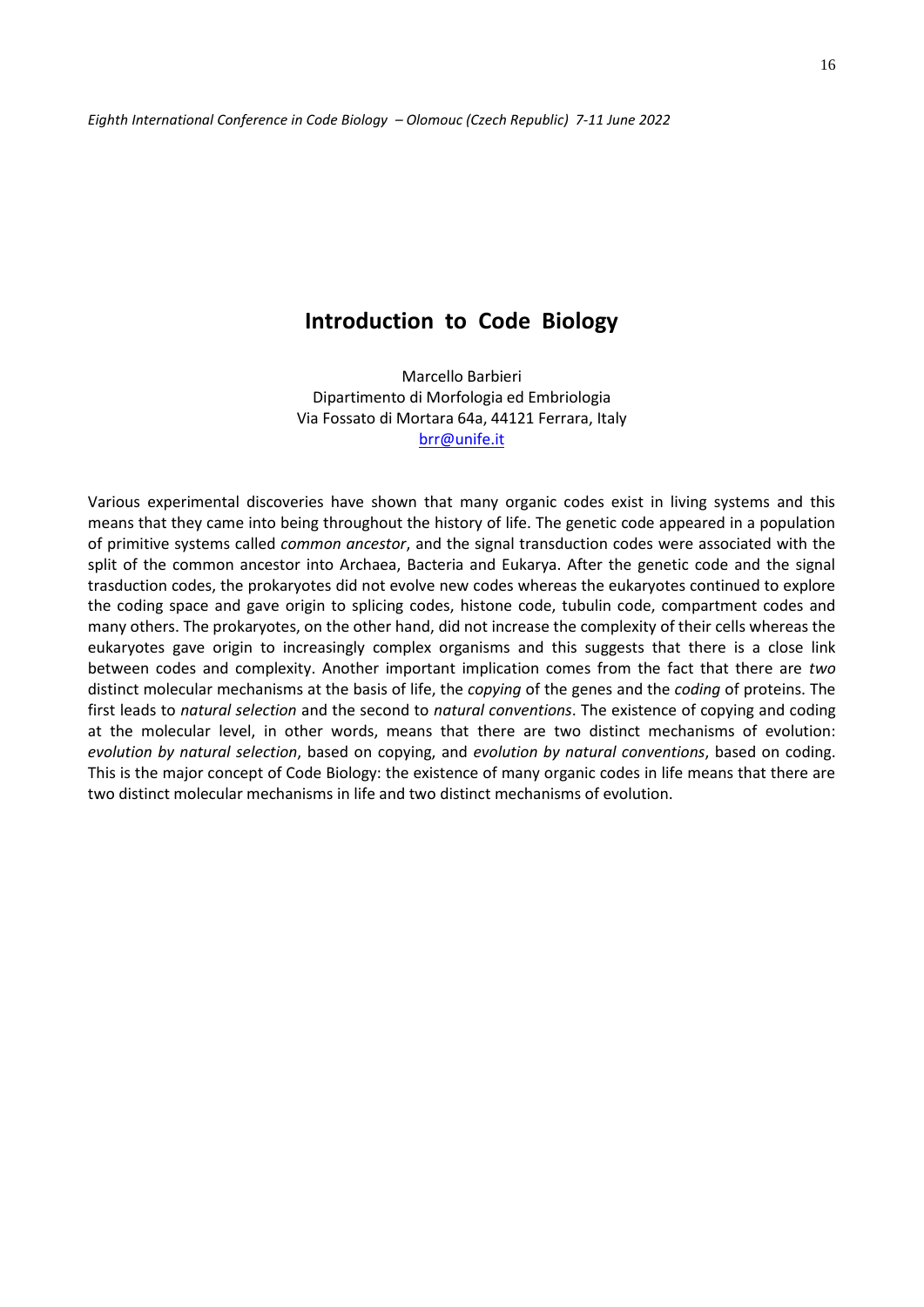## **The effect of combined application of tazemetostat and cisplatin is cell-type specific**

Marko Tomljanović Laboratory for Epigenomics, Ruđer Bošković Institute, Zagreb, Croatia [mtomljan@irb.hr](about:blank)

Enhancer of Zeste Homolog 2 (EZH2) is a histone lysine methyltransferase, indispensable for establishment of a transcriptionally repressive mark – trimethylation of lysine 27 in the histone H3 (H3K27me3). This mark plays an essential role in a proper cellular differentiation and maintenance of stem cells pluripotency. In addition to these physiological roles, EZH2 plays and important role in oncogenesis. Elevated levels of EZH2 have been shown in several types of cancer, which is associated with repression of tumor suppressor genes. Currently, EZH2 is considered to be an oncogene and it is becoming an attractive target for pharmacological inhibition. Currently, there is one available EZH2 inhibitor, tazemetostat (Tazverik®), which is approved for the treatment of follicular lymphoma and epithelioid sarcoma. There are a few other EZH2 inhibitors which are being explored in various phases of clinical trials. Several in vitro studies, primarily based on lung and ovarian cell culture models, have shown the benefit of EZH2 inhibition combined with conventional antitumor drugs, such as cisplatin.

In our laboratory we are exploring the effect of tazemetostat in combination with cisplatin on, so far, unexplored cellular models, using the cell lines originating from head and neck cancer and colon cancer. Preliminary results have revealed several interesting effects that are not in agreement with the data published so far. The modulation of EZH2 will be discussed considering the histone code [1,2].

#### References

[1] Kühn S, Hofmeyr, J-HC. Is the "histone code" an organic code? Biosemiotics 2014; 7:203.

[2] Barbieri M. Overview of the third special issue in code biology. BioSystems 2021; 210:104553.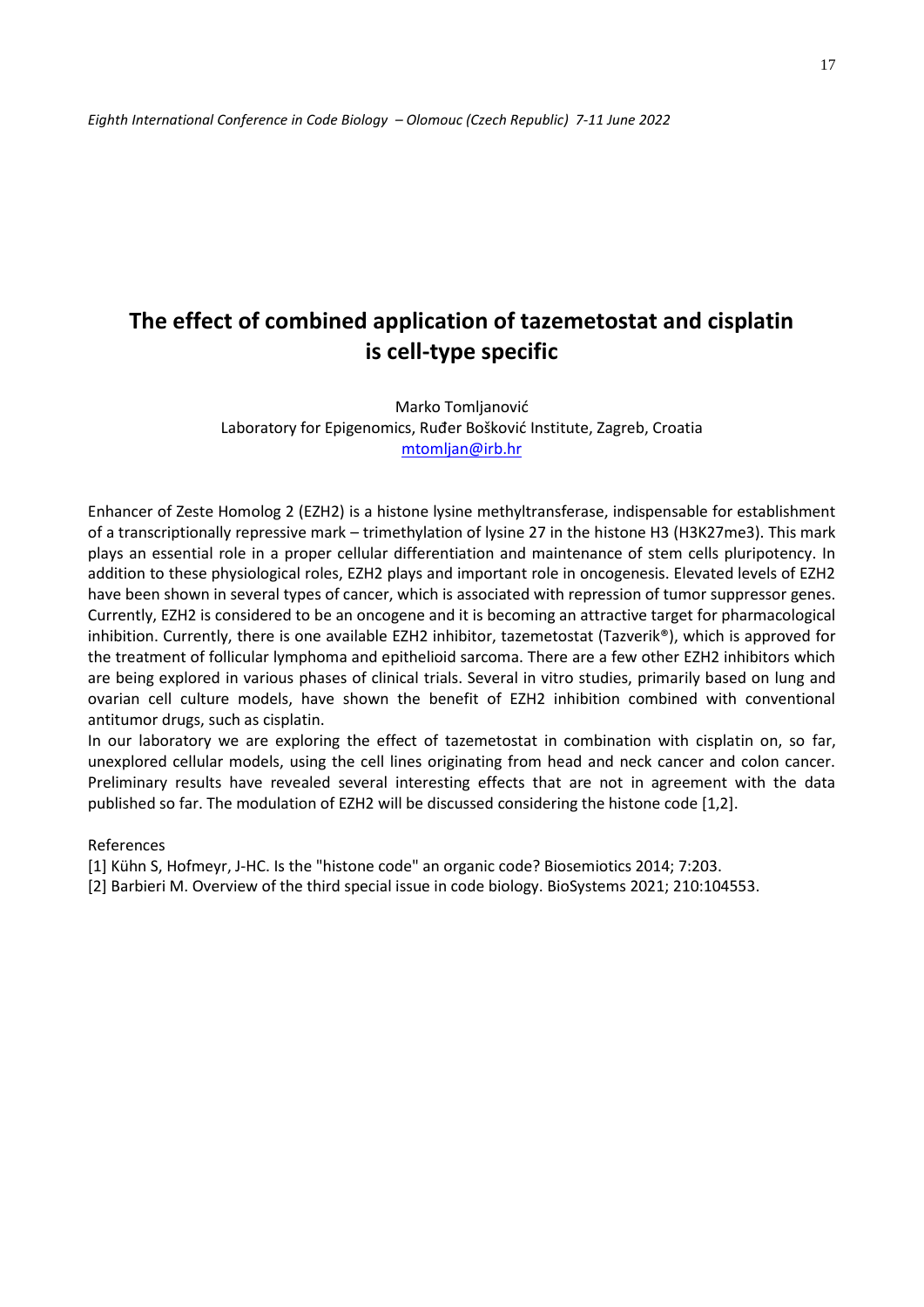# **The wobble-effect and its Influence on genetic code variations optimized for the robustness against point mutations – a computer analysis**

Markus Gumbel

(joined work with Elena Fimmel, Martin Starman and Lutz Strüngmann) Center for Algorithmic and Mathematical Methods in Medicine, Biology, and Biotechnology, Mannheim University of Applied Sciences, 68163 Mannheim, Germany [m.gumbel@hs-mannheim.de](mailto:m.gumbel@hs-mannheim.de)

Codon to amino acid assignments of the standard genetic code might help to minimize problems caused by point mutations. The robustness of a code against point mutations can be described with the help of a socalled conductance measure  $[1]$  – a weighted graph-based method. This presentation analyzes the influence of the wobble effect on genetic code tables and seeks for optimal robustness using an evolutionary optimization algorithm [2, 3] which optimizes the weights of the conductance graph. We demonstrate that the robustness is least influenced by mutations in the third position—like with the wobble effect. The results clearly demonstrate that point mutations in the first, and even more importantly, in the second base of a codon, have a very large influence on the robustness of the genetic code. These results are put in context to single nucleotide variants (SNV) in coding sequences. The question is addressed which structure of a genetic code evolves from random code tables when the robustness is maximized. Our results illustrate that the evolving code tables are very close to the standard genetic code that the robustness against point mutations seems to be an important factor in the evolution of the standard genetic code.

[1] Błażej, P., Kowalski, D.R., Mackiewicz, D., Wnetrzak, M., Aloqalaa, D.A., Mackiewicz, P., 2018. The structure of the genetic code as an optimal graph clustering problem (preprint). bioRxiv.<https://doi.org/10.1101/332478> [2] Fimmel, E., Gumbel, M., Starman, M., Strüngmann, L., 2021. Robustness against point mutations of genetic code extensions under consideration of wobble-like effects. Biosystems 208, 104485. <https://doi.org/10.1016/j.biosystems.2021.104485>

[3] E. Fimmel, M. Gumbel, M. Starman, L. Strüngmann: Computational Analysis of Genetic Code Variations Optimized for the Robustness against Point Mutations with Wobble-Like Effects. Life (2021), 11, 1338. <https://doi.org/10.3390/life11121338>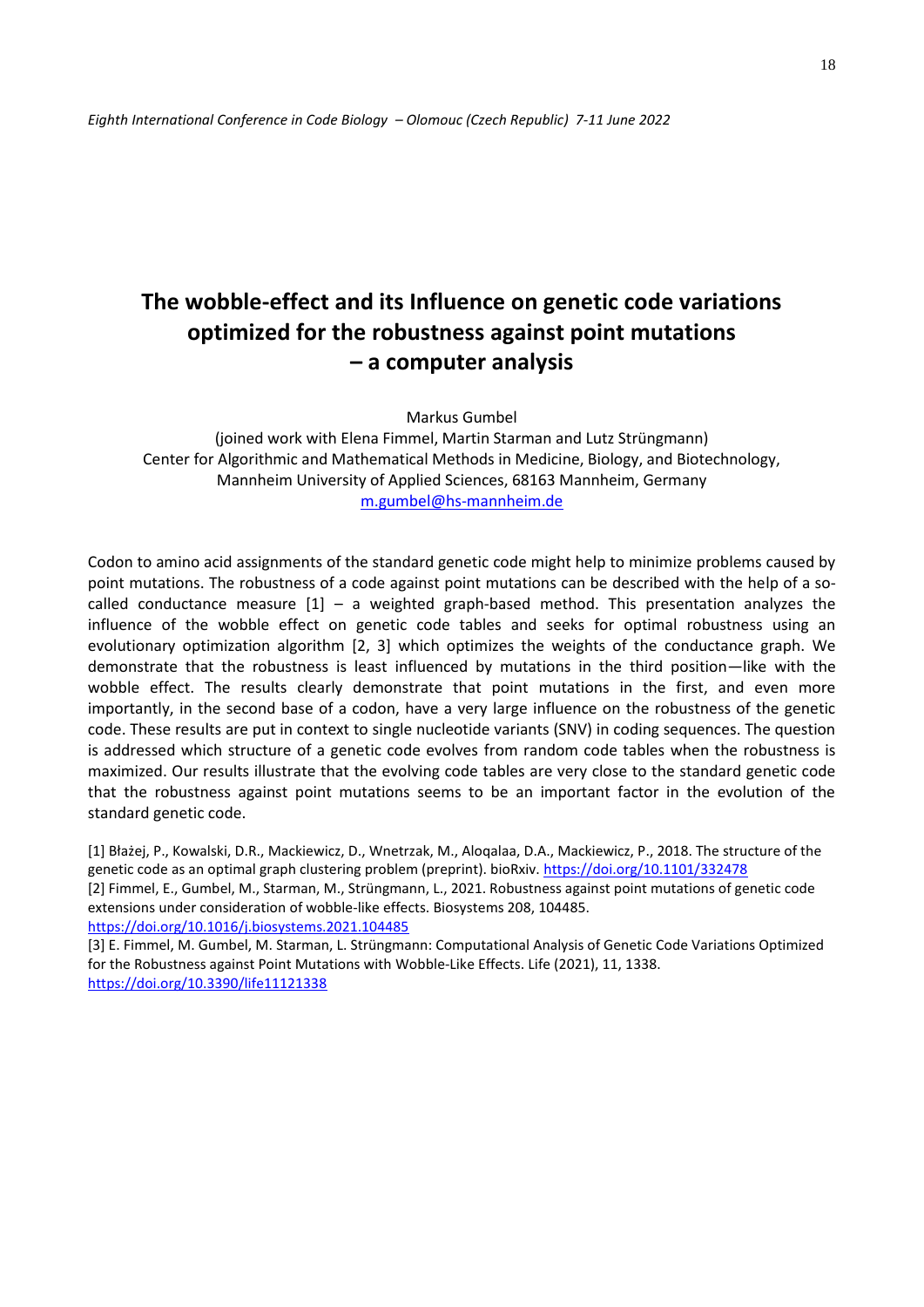### **I-Circular Codes**

Martin Starman and Lutz Strüngmann Mannheim University of Applied Sciences, Paul-Wittsack-Str. 10, 68163 Mannheim, Germany [m.starman@hs-mannheim.de](mailto:m.starman@hs-mannheim.de)

A message like mRNA, which consists of continuous characters without separators (like commas or white spaces), can easily be decoded incorrectly if read in the wrong reading frame. A construct to theoretically avoid these reading-frame-errors is the class of block codes. However, already the first hypothesis by Watson and Crick [3] that block codes are used as a tool for reading-frame-error prevention in coding sequences failed. The problem with their hypothesis is that the four identity codons AAA, CCC, GGG and UUU seem to play an important role in protein coding sequences. Even the class of circular codes, which was discovered in coding sequences by Arquès and Michel [1], cannot include an identity codon. Yet, by including the interpretation of the message into the reading-frame robustness, the extension of circular codes to include identity codons is theoretically possible. Therefore, we introduce the new class of I-circular codes. Other than circular codes, these codes allow frame shifts, but only if the decoded interpretation of the message is identical to the intended interpretation. In the following, we introduce the formal definition of I-circular codes as well as the maximal and the maximum size of I-circular codes using the standard genetic code table. These numbers are calculated using a new graph theoretical approach derived from the class of circular codes. Further, we will show that all 216 maximally self-complementary C 3 codes (see [2]) can be extended to longer I-circular codes. Based on these codes, we present the increased code coverage of the 216 newly created I-circular codes based on the human coding sequences in chromosome 1. In the final part of this project we use the polarity of amino acids as an interpretation table to construct I-circular codes. In an optimisation process, two maximum I-circular codes of length 30 are found.

[1] D. Arquès and C. Michel. A complementary circular code in the protein coding genes. Journal of Theoretical Biology, 182(1): 45–58, September 1996.

[2] E. Fimmel, S. Giannerini, D. Gonzalez, and L. Str¨ungmann. Circular codes, symmetries and transformations. Journal of Mathematical Biology, 70(7): 1623–1644, 2015.

[3] J. Watson and F. Crick. Molecular structure of nucleic acids. Nature, 171(4356): 737–738, 1953.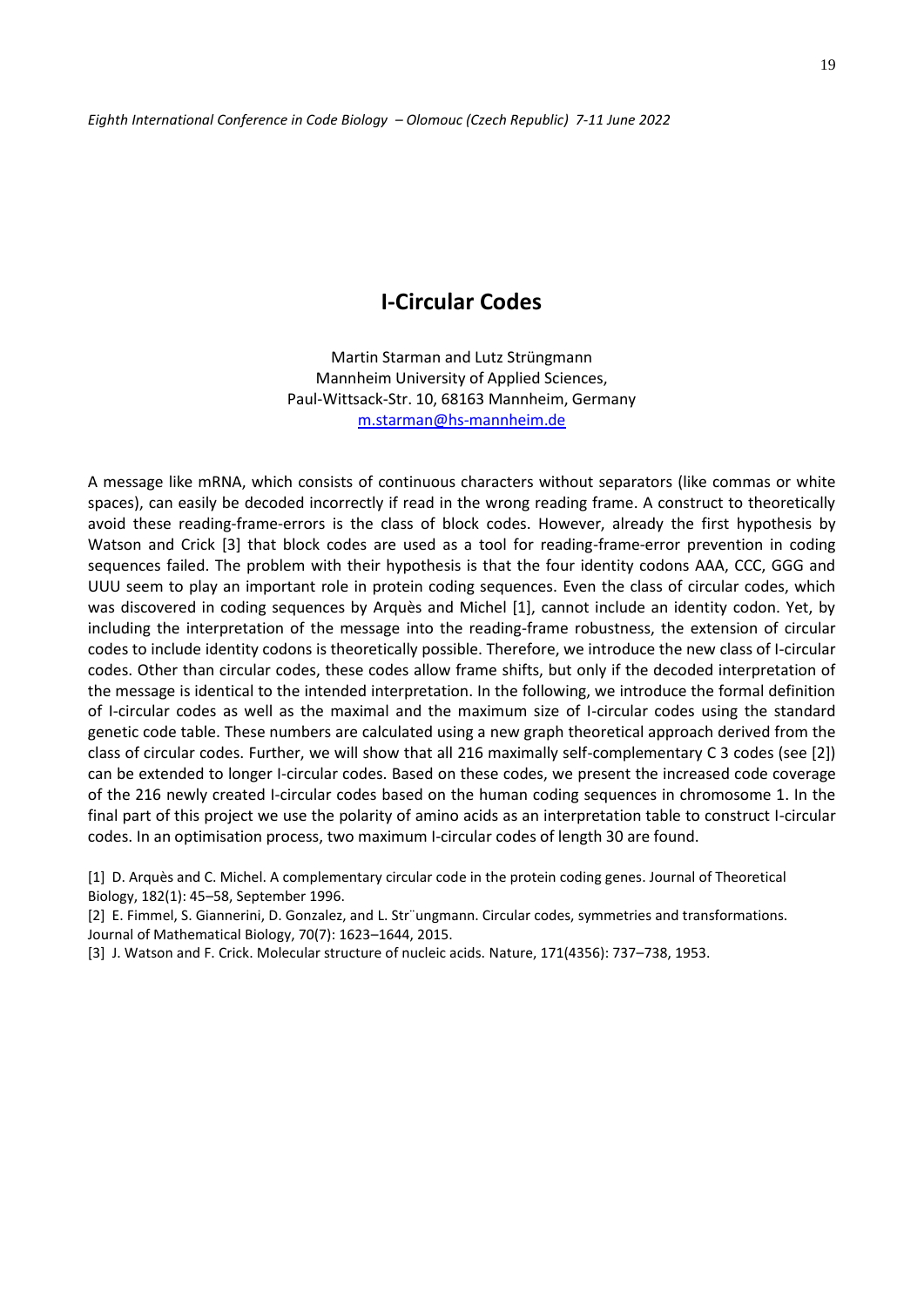## **On the inconsistency of the stereochemical models for the origin of the genetic code**

Massimo Di Giulio The Ionian School, Genetic Code and tRNA Origin Laboratory, Via Roma 19, 67030 Alfedena (L'Aquila), Italy [massimodigiulio1952@gmail.com](mailto:massimodigiulio1952@gmail.com)

Here, I analyse some circumstances under which the stereochemical theory of the origin of the genetic code would seem to be unable to provide a natural model for the origin of the code. For example, the fact that this theory predicts an interaction between the codon (or anticodon) and the amino acid for the origin of the genetic code would appear to be unsatisfactory because the coding of amino acids in the genetic code would only represent an intermediate step towards the real coding represented instead by genes coding for proteins. In other words, from a good stereochemical theory one would expect instead that this interaction goes directly to define the final product, that is to say proteins (genes), performing the real task in the evolving biological system and not the intermediate one defined by most of stereochemical models. It is therefore seen that stereochemical models would not seem able to provide a natural response to the origin of the genetic code because they would not clearly and directly define the origin of genes, that is, the origin of the mRNA. I also consider other arguments which would seem to limit the likelihood of the stereochemical theory.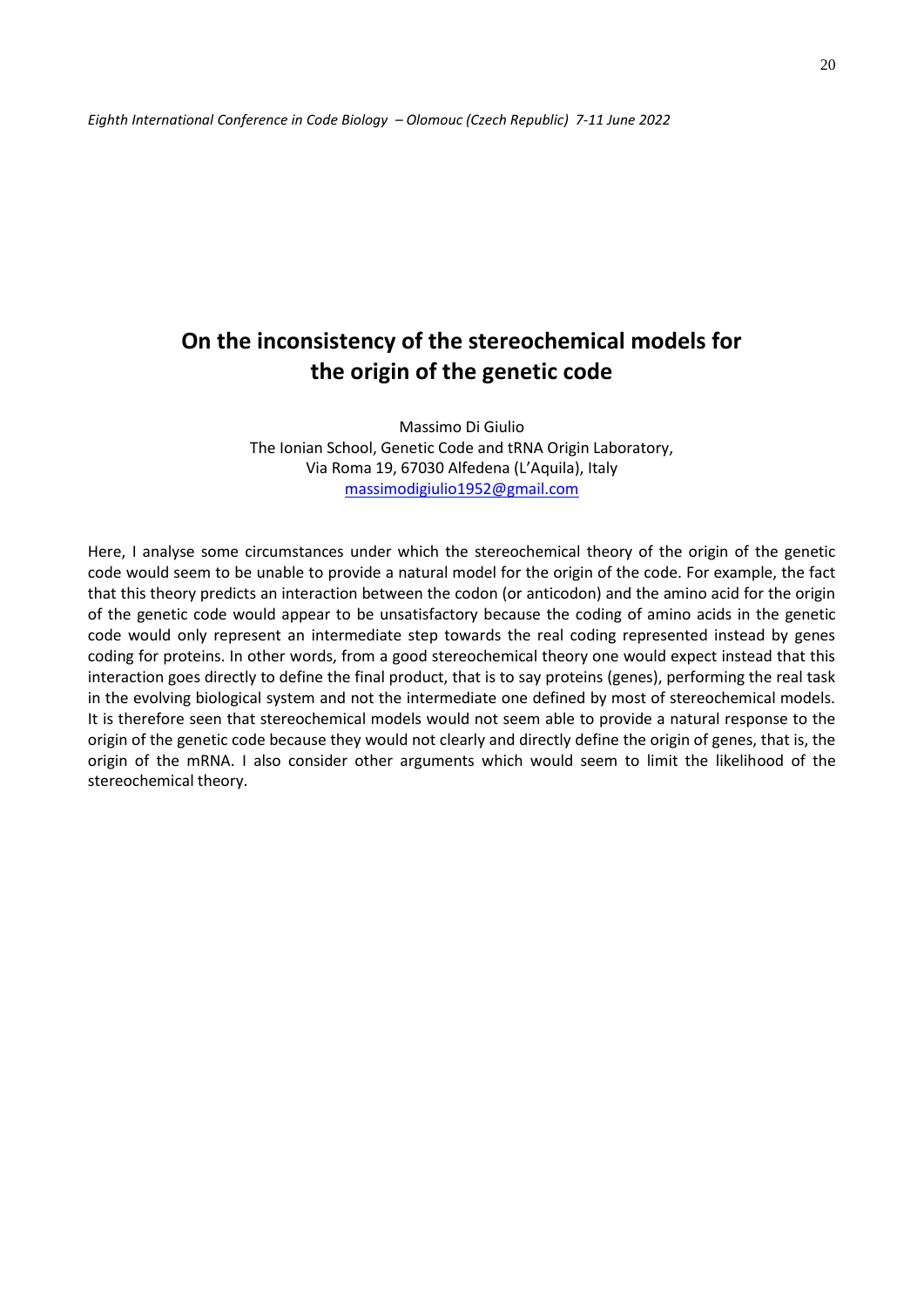## **Outlines for theorizing codes and coding**

Mikhail Ilyin Center for Advanced Methods in Social Sciences and Humanities Russian Academy of Sciences, Moscow, Russia [mikhaililyin48@gmail.com](mailto:mikhaililyin48@gmail.com)

The word *code* is a catchword and a slogan (from Gaelic *sluagh* +*gairm*, or battle cry) of code-biology. This English word and its equivalents or rather transliterations in other languages have many meanings. Various dictionaries typically give from half a dozen to a dozen basic meanings. Strictly speaking, it is not a single word but rather an assortment of homonymous words. They form a cluster united by family resemblance just like the words *game* and *play* – c.f. famous example by Ludwig Wittgenstein in his *"Die Philosophischen Untersuchungen"* (paragraph 66 ff). In the same way as the words *game* and *play* (*das Spiel*) have affinity (resemblance) due to a common functional load of exercise of vital human capacities the words *code* gain affinity thanks to involvement into processes of coding and decoding.

The paper resorts to ordinary language analysis or Sprachspiel. It addresses a set of questions: What is the role of codes in coding and decoding? Do they play the roles of an agency, a medium or media, a vehicle, an instrument or anything else? Analysis proves that different words *code* in different cases of word-usage refer to varieties of different aspects and properties of coding/decoding, as well as to their outcomes, prerequisites or other related entities. The paper also considers a variety of claims about codes and their role in coding/decoding or communication at large, e.g., the famous dictum by Marshall McLuhan – the medium is the message. This analysis makes it possible to single out alternative of models of a variety of entities habitually called *codes*. By and large interpretations of such entities (prerequisites, agents, instruments, vehicles, media, outcomes etc. of coding/decoding) prove their specific functional character and quality, but at the same time their interdependence and affinity.

The paper strives to construct an interconnected assemblage of alternative models in a form of a network of functional linkages. It places at the core a pure logical relational scheme (bare code) and surrounds it with structurally similar models of complementary aspects and constituents of coding/decoding in a kind of fractal-like replications. The core (bare code) jointly with its alternative extensions constitute bigger complex entities called extended codes. This pilot logonomic setup is far from being complete. Furthermore, it still remains chiefly a kind of methodological guide or blueprint for elaboration of a far more complex and authentic construction of a comprehensive prototype model of coding/decoding anchored in domains of communication from biological and lingual ones to political and economic.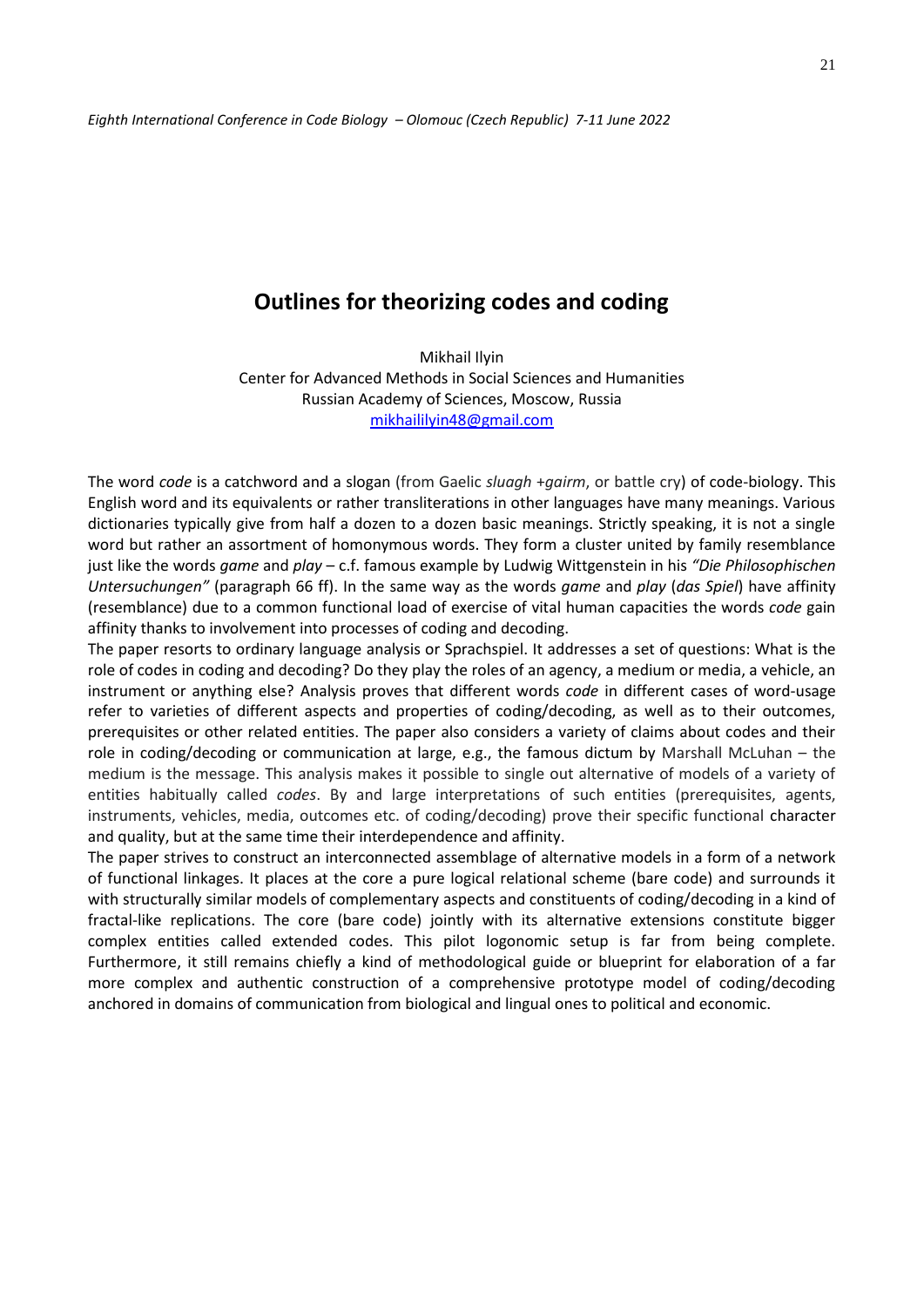## **The Molecular Recognition Theory Revisited: The Relational Model of the Standard Genetic Code**

Nikola Štambuk and Paško Konjevoda Ruđer Bošković Institute, Bijenička cesta 54, 10000 Zagreb, Croatia [stambuk@irb.hr](mailto:stambuk@irb.hr)

The standard genetic code (SGC) describes an algorithm for the translation of DNA and RNA information into proteins. The natural property of this genetic algorithm is the complementarity principle, i.e., pairing of uracil (U) or thymine (T) with adenine (A), and cytosine (C) with guanine (G). Complementary amino acid coding is specified by four main rules [1]:

- 1. Direction of DNA and RNA sequence translation unambiguously defines differences in: the number of complementary amino acids pairs (a), and resulting antisense peptide pairings (b).
- 2. The second position/letter of the codon in the SGC table specifies physicochemical parameters of the amino acids—polarity, hydrophobic moment, lipophilicity and statistical potential.
- 3. Bases C or G at the second codon position code for the amino acid cluster with neutral property of the physicochemical parameter (2), while bases U and A at the second codon position code for the amino acid clusters with negative or positive property of the physicochemical parameter (2), respectively.
- 4. Peptides derived by means of genetic coding algorithm for the complementary DNA and RNA amino acid pairing interact with increased probability.

The interplay of rules 1, 2, 3 and 4 affects the selection and evolution of the protein and peptide ligand– receptor interactions. The Molecular Recognition Theory (MRT) relates complementary coding patterns of amino acid physicochemical properties to structural diversity, functional specificity and the evolutionary impact of protein and peptide ligand–acceptor interactions. We present and discuss a revisited Molecular Recognition Theory, considering the recently proposed Relational Model of the Standard Genetic Code [2]. References

[1] Štambuk N, Konjevoda P, Turčić P, et al. Genetic coding algorithm for sense and antisense peptide interactions. Biosystems, 164:199-216, 2018. doi: 10.1016/j.biosystems.2017.10.009.

[2] Konjevoda P, Štambuk N. Relational model of the standard genetic code. Biosystems, 210, 104529, 2021. doi: 10.1016/j.biosystems.2021.104529.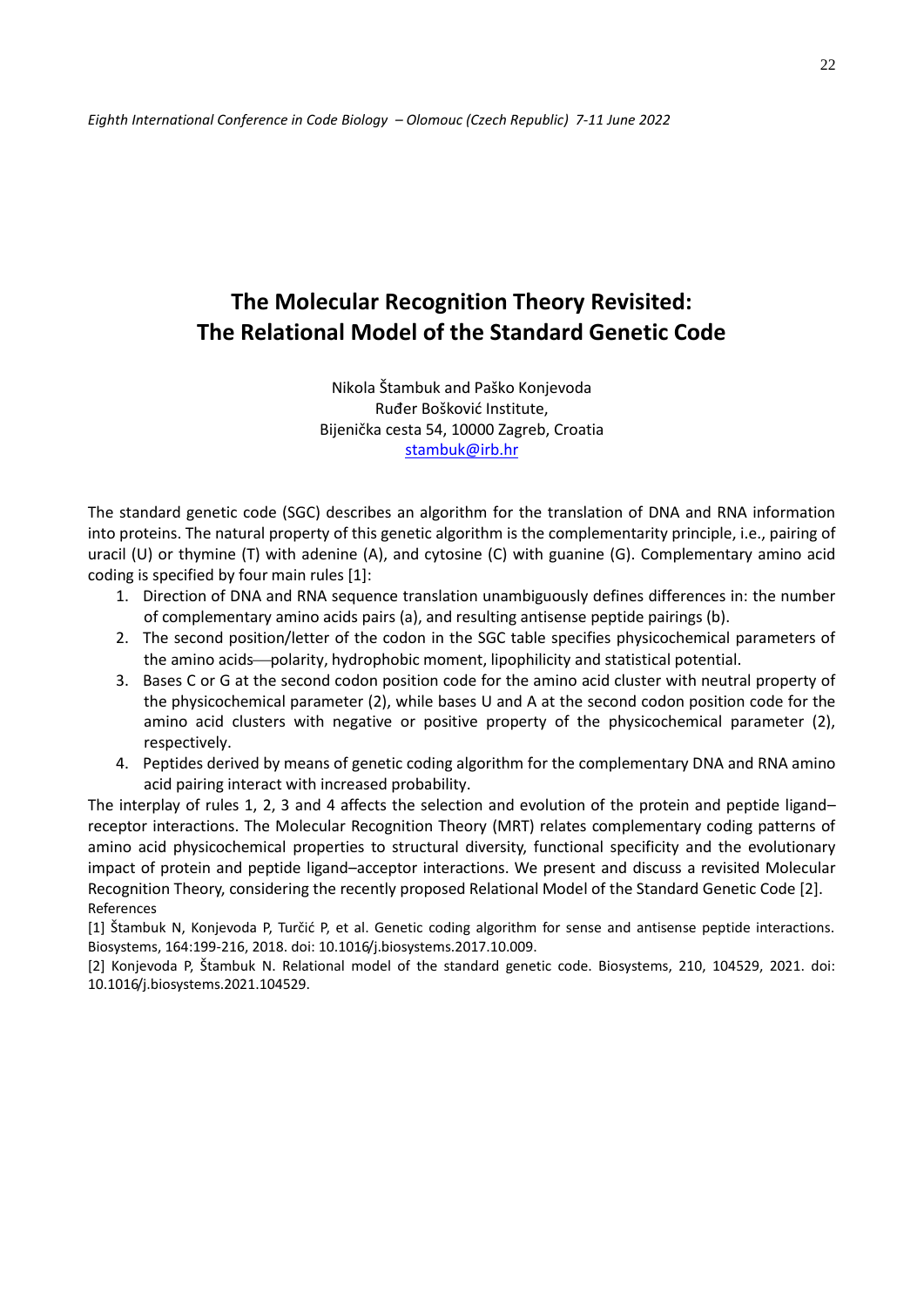## **Mindmetacode, or gene expression and back again**

Omar Paredes, ElsaMagaña-Cuevas, Juan D. Serna-Grilló,Rebeca Romo-Vázquez, J. Alejandro Morales Departamento de Bioingeniería Traslacional, CUCEI, Universidad de Guadalajara, México [omar.paredes@alumnos.udg.mx](mailto:omar.paredes@alumnos.udg.mx)

Codepoeisis is the essential process that enables organisms to transit into more complex functional states featuring new codes of life. According to Igamberdiev [1], living systems show a complexification phenomenon that involves embodying new structures without adding either molecules, regulations, or functions. This natural scheme entails that biological elements at different levels interconnect in a regulatory network where biological information flows through complex paths to link different biological levels. The regulatory networks encompass mesostructures or modules that yield emergent functions not feasible by stacking multiple organic codes. An example of this organization is outlined for cell differentiation, where the regulatory metacode maps from assemblies known as n-fold regulon tuples to a phenotypic continuum space[2]. The modularization of the regulatory interaction networks has yielded a complex architecture into an evolutive organ called brain [3]. In the brain, low-level organic codes along with next-level codes called neuronal codes merge into a metacode to achieve a hierarchical modular organization that outcomes into the emergence of early cognitive processes such as perception, representation, and memory. The above cognitive processes together with the metacode follow a complexification trend shaped by modularization and hierarchization to unfold higher-order features such as mind and consciousness. Such trend may set the outcome of diverse informational structures replicable inside and outside nature.

[1] Igamberdiev, A. U. (2021). The drawbridge of nature: Evolutionary complexification as a generation and novel interpretation of coding systems. *Biosystems*, *207*, 104454

[2] Paredes, O., Morales, J. A., Mendizabal, A. P., & Romo-Vázquez, R. (2021). Metacode: One code to rule them all. *Biosystems*, *208*, 104486.

[3] Paredes, O., López, J. B., Covantes-Osuna, C., Ocegueda-Hernández, V., Romo-Vázquez, R., & Morales, J. A. (2021). A Transcriptome Community-and-Module Approach of the Human Mesoconnectome. *Entropy*, *23*(8), 1031.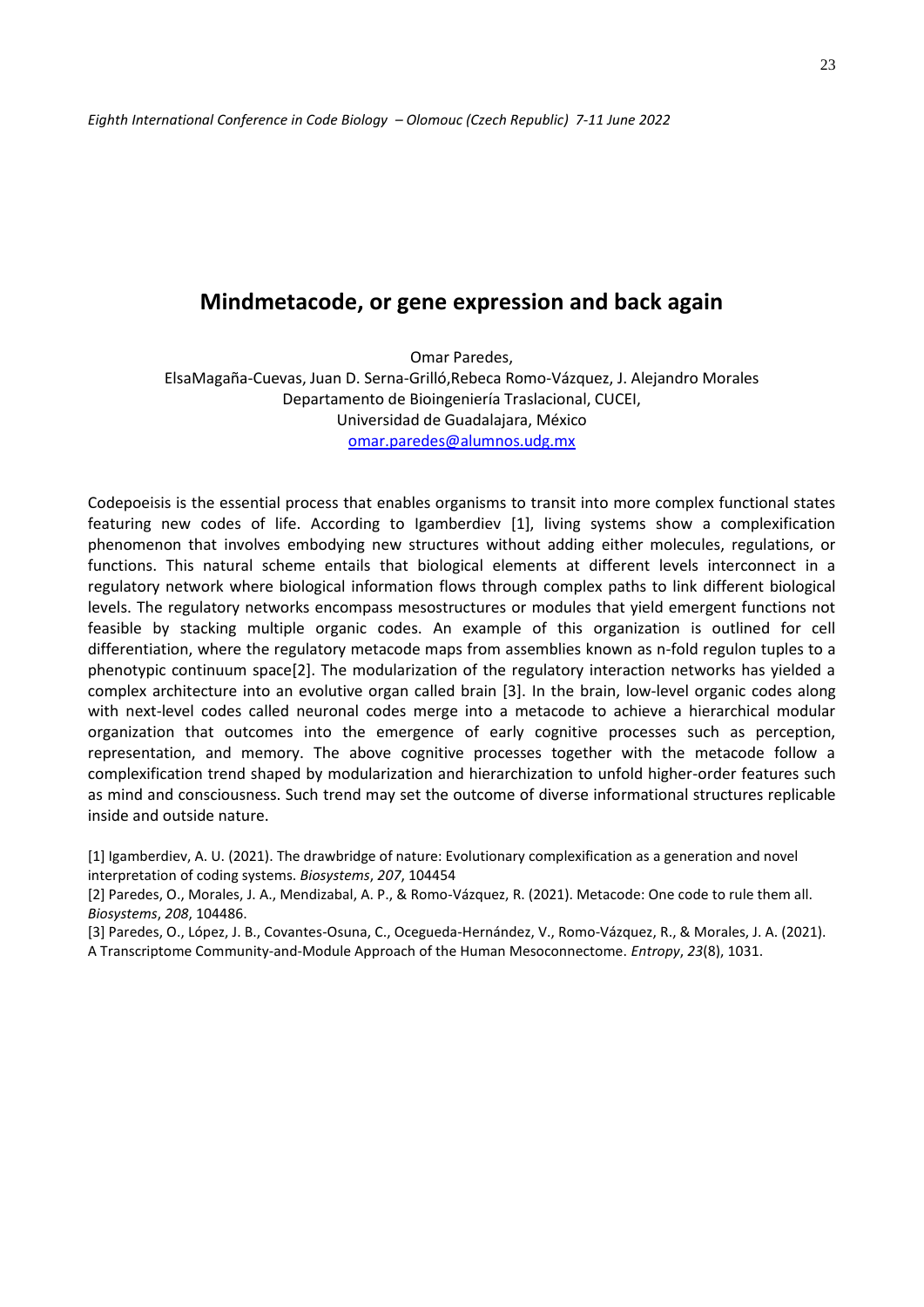### **The Genetic Code – Between Biology and Computer Science**

Paško Konjevoda and Nikola Štambuk Ruđer Bošković Institute, Bijenička cesta 54, 10000 Zagreb, Croatia [pkonjev@irb.hr](mailto:pkonjev@irb.hr)

A popular approach in analysis of complex biological systems is their comparison with computers. The comparison may be applied to protein synthesis: 20 canonical amino acids can be considered as an alphabet that builds linear strings, i.e., proteins. In computer science terminology, the finite or infinite collection of strings is called a language. The rules for the construction of legal strings are called syntax. However, computer systems do not store individual letters in a direct textual format, instead they use a binary system which enables efficient storage of data. In order to use stored data, binary data must be converted into a textual form using a special code system called UNICODE [1]. This code system is completely comparable with the standard genetic code (SGC), with the difference that the SGC associates data stored as DNA triplets in DNA with amino acids.

This simple comparison helps to explain two important properties of the SGC—universality and the continuity principle of evolution. The construction of strings that are strictly based on characters coded by UNICODE requires only one program, that is, textual editor which concatenates characters in a linear order. In the same way, 20 amino acids coded by SGC can be linearly joined in a peptide/protein by a ribosome, an universal machinery for the construction of proteins. In this way an unlimited number of languages (e.g. biochemical pathways) can be devised by the same machinery and from the same alphabet. UNICODE evolved from a simpler coding system called ASCII. However, ASCII is completely embedded in UNICODE table, and in this way discontinuity between coding systems was avoided. All older textual information based on ACSII code can be interpreted by UNICODE without problem. The same continuity principle is preserved in SGC. Many properties of the 64 triplets that build SGC are inherited from simpler, ancestral codes based on 16 doublets, which are completely preserved in the SGC [2]. References

[1] Haddock SHD, Dunn CW. Practical computing for biologists. Sinauer Associates, Inc., Publishers Sunderland, Massachusetts U.S.A., 2011, Chapter 2, pp. 17-30.

[2] Konjevoda P, Štambuk N. Relational model of the standard genetic code. Biosystems, 210, 104529, 2021. doi: 10.1016/j.biosystems.2021.104529.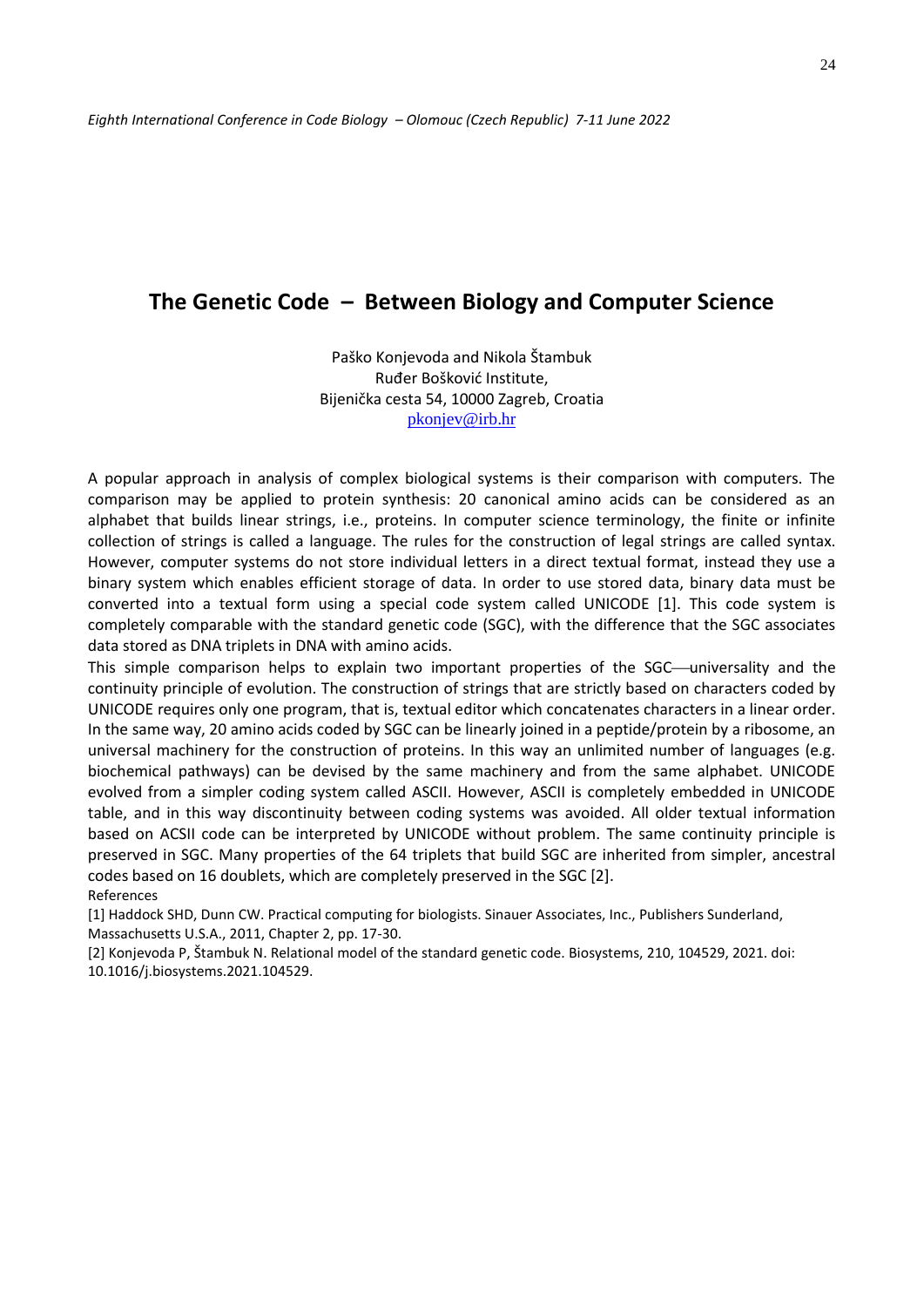# **CODE BIOLOGY, MATRIX GENETICS AND THE DOCTRINE ON ENERGY-INFORMATION EVOLUTION BASED ON BIO-ANTENNA ARRAYS**

Sergey V. Petoukhov Mechanical Engineering Research Institute of the Russian Academy of Sciences [spetoukhov@gmail.com](mailto:spetoukhov@gmail.com)

The report presents the results of the author's research on modeling the informational characteristics of the molecular genetic coding system. These results are obtained using matrix analysis, quantum information formalisms and antenna array theory. It is shown that the system of oligomeric (n-plets) DNA alphabets is represented naturally as a tensor family of square matrices, the columns and rows of which are numbered by means of dyadic groups of binary numbers. The connection of these structured alphabets of DNA with algebraic bit-reversible holography, known in digital informatics, as well as with Poincaré's disk model of Lobachevsky's hyperbolic geometry is demonstrated. In light of this, the possible genetic origins of the links between genetically inherited physiological phenomena with hyperbolic geometry, described by different authors, are discussed. At the same time, the discussion includes the genetic foundations of physiological phenomena of the holographic type, which have long been described in physiology (K. Pribram, etc.). The important role of holographic models in modern physics (D. Bohm and others) is mentioned, as well as the widespread use of physical holographic methods in informatics due to their high usefulness in the tasks of processing and storing information. The revealed universal rules of stochastic organization of nucleotide DNA sequences in the genomes of higher and lower organisms and their algebraic features are highlighted [1, 2]. At the same time, genomic DNA appears as a set of many parallel texts, each of which is written on the basis of own n-plets alphabet. The findings draw attention to the fundamental problem of "probability-vs-determinism" in biology. It is shown that the stochastic organization of genomic DNA is a highly limited stochastic, in which the probabilistic characteristics are accompanied by the presence of many deterministic rules concerning the invariance of the summary probabilities in certain groups of n-plets. These data on genetic stochastics are discussed in connection with genetically inherited phenomena of Gestalt psychology and the author's concepts of Gestalt biology and Gestalt genetics. On the basis of the obtained research results, the author formulates and develops his doctrine of energy-informational biological evolution, using analogies of matrix genetics, quantum informatics and tensor-matrix theory of antenna arrays.

[1] Petoukhov S.V. Algebraic harmony and probabilities in genomes. Long-range coherence in quantum code biology. *Biosystems*, v. 209, 104503 (2021). [https://doi.org/10.1016/j.biosystems.2021.104503.](about:blank) [2] Petoukhov S.V. Algebraic Rules for the Percentage Composition of Oligomers in Genomes. - *Preprints 2021*, 2021010360, 3rd version, 84 pages (2021). DOI:10.20944/preprints202101.0360.v3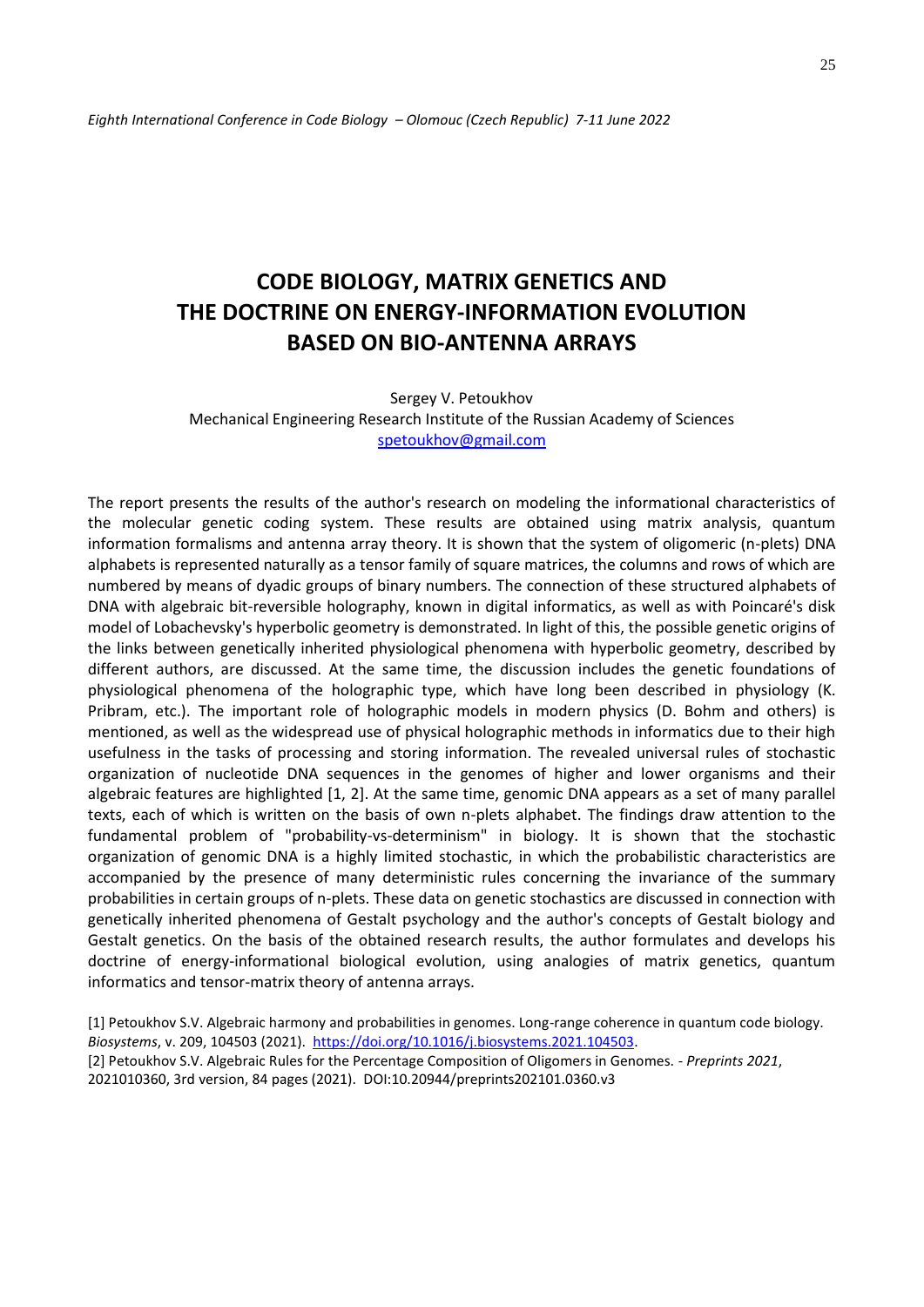## **Circular codes and the SARS Corona Virus 2**

Simone Giannerini and Diego Luis Gonzalez University of Bologna, Department of Statistical Sciences [simone.giannerini@unibo.it](mailto:simone.giannerini@unibo.it) [gonzalez@bo.imm.cnr.it](mailto:gonzalez@bo.imm.cnr.it)

Alberto Danielli and Maria Van Eijk University of Bologna, Department of Pharmacy and Biotechnology [alberto.danielli@unibo.it](mailto:alberto.danielli@unibo.it) [maria.vaneijk@studio.unibo.it](mailto:maria.vaneijk@studio.unibo.it)

> Greta Goracci Free University of Bolzano, Faculty of Economics [greta.goracci@unibz.it](mailto:greta.goracci@unibz.it)

Previous works showed that protein coding sequences possess statistical properties that can be linked to the theory of circular codes. Also, they found a link between translation accuracy and efficiency and circular code properties. In this paper we exploit such results to analyse the complete genome of the SARS-CoV2 that is characterized by a programmed frameshift and overlapping ORFs. Among other things, we show that the theory of circular codes is able to predict both the frameshift and the coding portion of the 5' leader sequence fused to genomic and subgenomic RNAs.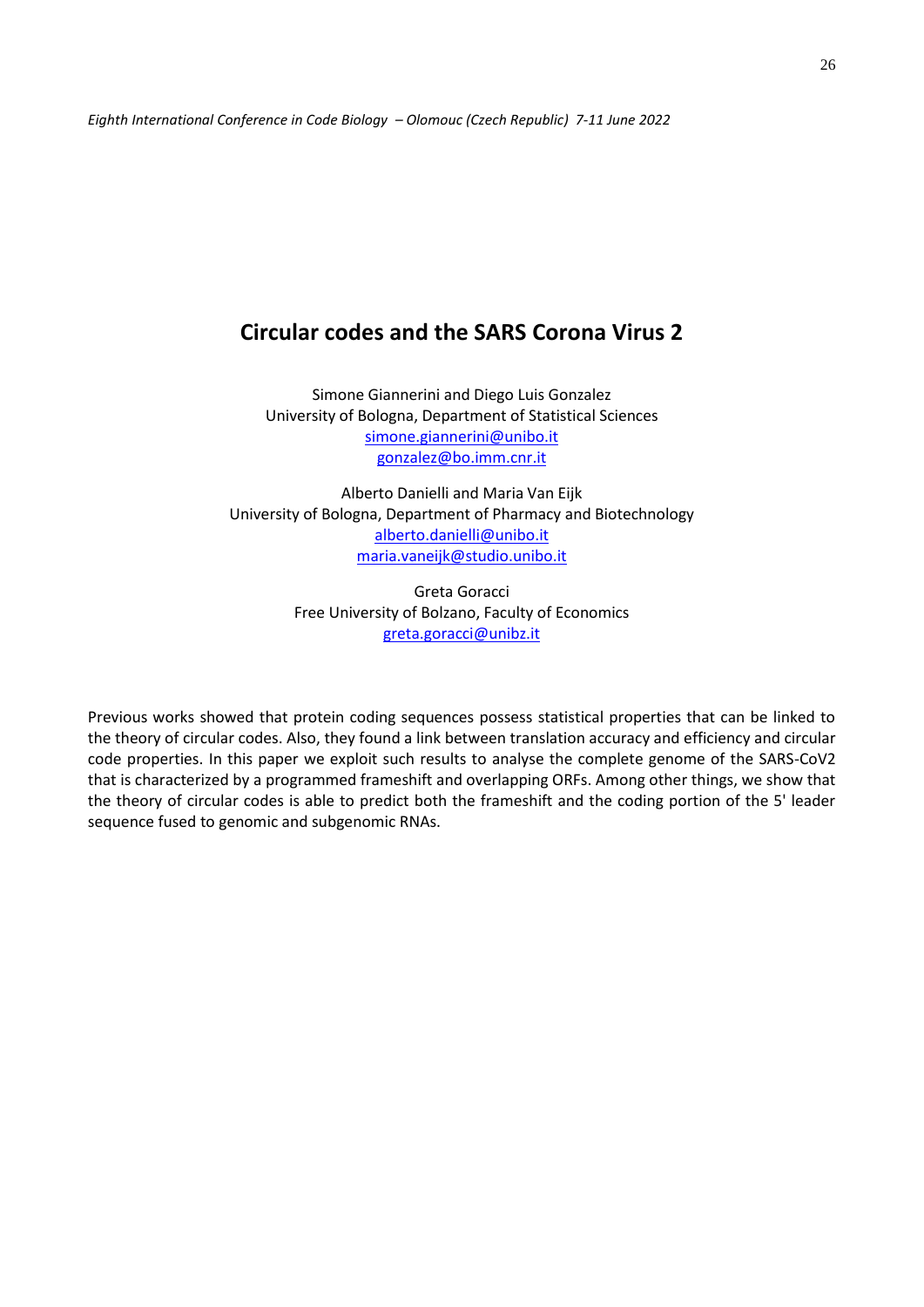## **On the Minimal Elements of the Genetic Code – Again on the Structural Analogies between Phonemes and Nucleotides**

Suren Zolyan National Academy of Sciences, Republic of Armenia,Yerevan, Armenia Immanuel Kant Baltic Federal University, Russia [surenzolyan@gmail.com](about:blank)

1. The comparison of the genetic code to language has been in place since the beginning of its discovery. The key terms of molecular genetics are based on metaphors describing biochemical reactions as operations on the text (reading, transcription, translation, proofreading, editing). Accordingly, the minimal element is the letter that denotes the nucleotides. Scientists even argue about which letter appeared first: G or C.

2. The equation of the basic units of the genetic code with the Latin alphabet letters is justified only as a conventional way of notation. Therefore, attempts to describe the genetic code as a semiotic system cannot be successful if the minimal unit of the genetic code is considered as an entity comparable to what a letter is in the system of language description (Cf.: Jakobson 1970, 438 ; Fatyneket al 2019). Letters, to be precise, are not elements of language but of culture, they were invented relatively late as a designation of sounds in writing. The minimal unit of language is sound/phoneme, and nucleotides can only be mapped to it. (cf. Zolyan 2021; Barbieri 2021;).

3. Meanwhile, the only one who likened nucleotides to phonemes was Fr. Jacob (1977), probably influenced by his interlocutor, Roman Jakobson, who made a very explicit clarification: "*Since our letters are mere substitutes for the phonemic pattern of language, and the Morse alphabet is but a secondary substitute for letters, the subunits of the genetic code are to be compared directly with phonemes*" (ibid). The successes of linguistics of the twentieth century were due to the distinction between language, system, and speech, that is, the manifestation of the system. First of all, it was a distinction between the abstract unit of the system, this is the phoneme, and the real sound. A phoneme is defined exclusively negatively as a minimal set of features that distinguish it from other phonemes.

4. Extrapolation of this methodology to the genetic code leads to a distinction between a nucleotide as a chemical element and a nucleotide as an intrasystem (abstract) unit of the genetic code. The latter is characterized by only two differential features - the number of hydrogen bonds and belonging to the group of purines or pyrimidines. Only these two features are essential for the processes of coding - differentiation of amino acids.

5. Analogies between phonemes and nucleotides as the minimum elements of the corresponding semiotic systems can be developed. Paradigmatic and syntagmatic regularities well described in phonological systems also take place in gene expression processes. Thus, like phonemes, neutralization occurs in weak positions - in the so-called degenerate codons, the third position is irrelevant, and in 32 cases can be filled with any nucleotide (neutralization of both features), and in 30 cases– with the nucleotide of the same group (neutralization of the number of hydrogen bonds). The same regularity is observed in syntagmatic relations: it is manifested as the unreadability of the third position. In linguistic terms, this is also explained as the neutralization of differential features. Such extrapolation allows us to offer a new interpretation to the phenomenon of wobbling (Crick 1966) and Lagerkvist's "two out of three" rule (Lagerkvist 1978): the codon - anticodon pair acts as a coherent translation unit, which is why the complementary pair of the 3rd position of a codon and 1st position of an anticodon turns out to be irrelevant (redundant).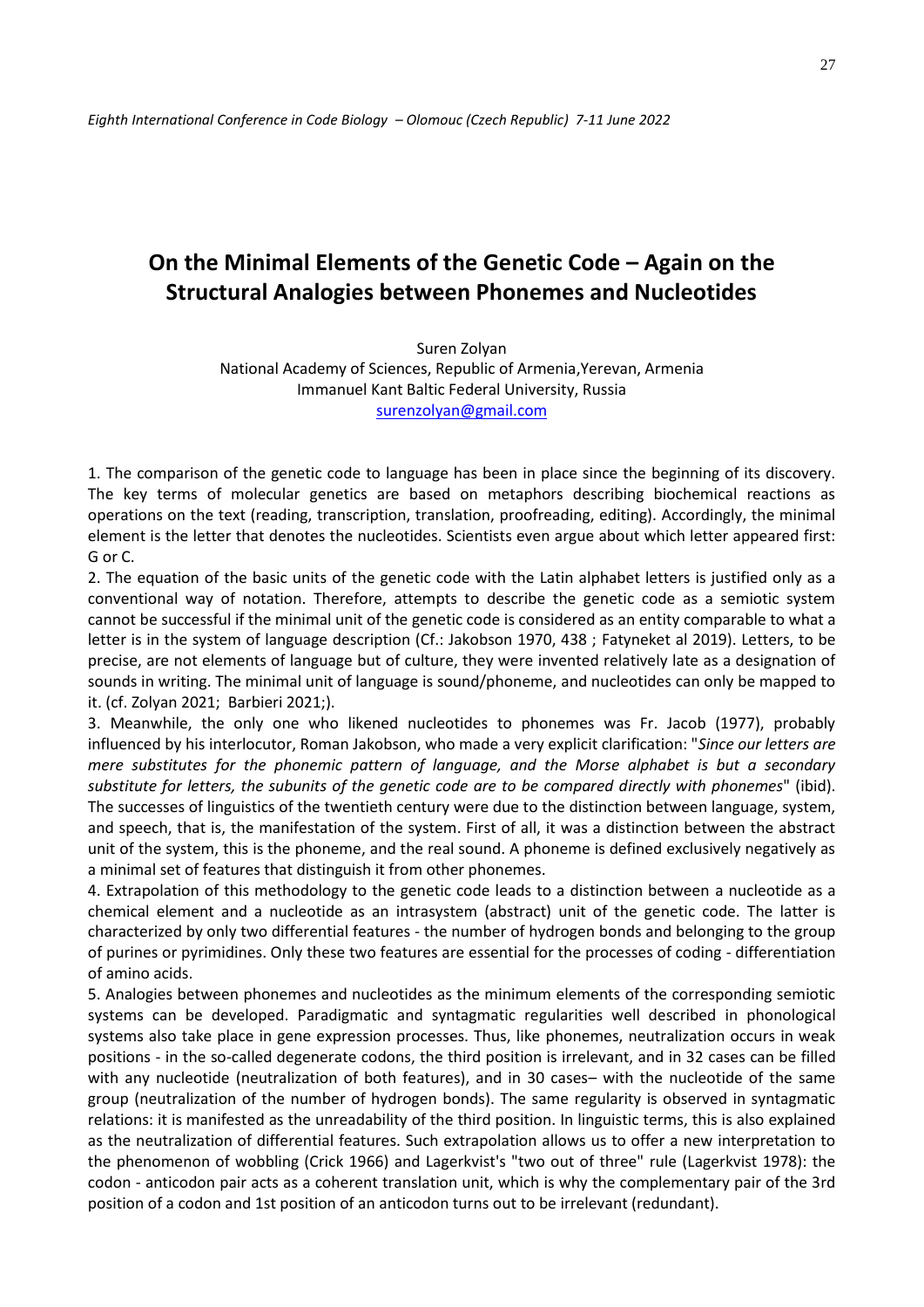References

Barbieri Marcello, Overview of the third special issue in code biology, Biosystems, Volume 210, 2021, 104553, [https://doi.org/10.1016/j.biosystems.2021.104553.](about:blank)

Crick F. Codon-anticodon pairing: the wobble hypothesis // J. Mol. Biol. – 1966. – N 19. – P. 548–555

Faltýnek, D., Matlach, V. &Lacková, Ľ. Bases are Not Letters: On the Analogy between the Genetic Code and Natural Language by Sequence Analysis. Biosemiotics 12, 289–304 (2019). [https://doi.org/10.1007/s12304-019-09353-z](about:blank)

Jacob F. The linguistic model in biology // Roman Jakobson. Echoes of his scholarship /. Eds. D. Armstrong, C.H. van Schooneveld. – Lisse: Peter de Ridder, 1977. – Pp.185-192

Jakobson, R. (1971). Linguistics in relation to other sciences. In Roman Jakobson, Selected Writings: Vol. 2:Word and Language, 655–696, The Hague — Paris: Mouton.

Lagerkvist U. «Two out of three»: An alternative method for codon reading // Proc. Natl. Acad. Sci. USA. – 1978. – N 75. – P. 1759–1762

Zolyan Suren, On the context-sensitive grammar of the genetic code, Biosystems, Volume 208, 2021,104497, <https://doi.org/10.1016/j.biosystems.2021.104497>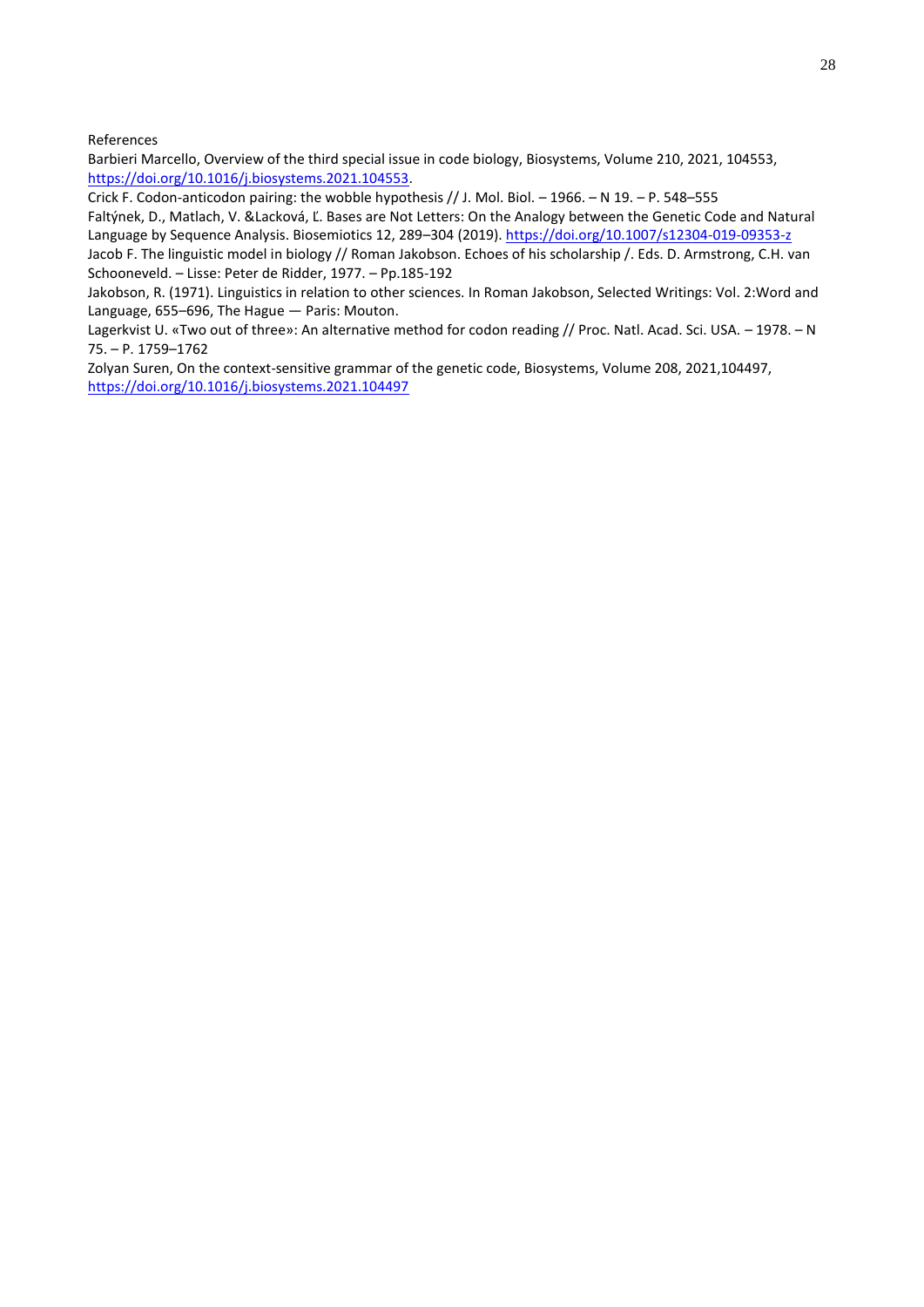## **Synechism in the light of Code Biology. A bio-logical view of personhood**

Valerio Marconi Adjunct Professor of Philosophy of Language Department of Humanities, University of Urbino Carlo Bo [valerio.marconi92@gmail.com](mailto:valerio.marconi92@gmail.com)

Despite their departure, Code Biology and Biosemiotics share a trivalent analysis of the sign, yet it can be shown that – contrarily to what is entailed by Peircean Biosemiotics – organic codes are not a special case of mental codes since their triadic structure can be reduced to dyadic relations (see V. Marconi, *Tra filosofia, semiotica e strutturalismo*, Treviso 2020: 241-263). Consequently, organic semiosis and mental semiosis are both trivalent processes, but only mental semiosis counts as an irreducibly triadic action. Thus, Peirce's synechism cannot be true: "all phenomena are of one character, though some are more mental and spontaneous, others more material and regular" (EP2: 2). Not all living matter is mental. Relying also on Giorgio Prodi's work, it is possible to sketch a restricted view of Peirce's synechism and to delimitate its scope to the cognitive systems of second and third type (see M. Barbieri, *Code Biology*, Cham 2015: 126- 127), namely the minds of interpretative animals and humans. A first outcome of this conceptual operation is to introduce the hypothesis of a *personal code* such that personhood, i.e. a remarkable and unique feature of human mind, could be regarded as a peculiar case of cultural code. Prodi's Biosemiotics is much closer than Peircean approaches to biological methods while critically assessing and reshaping many Peircean ideas (see F. Cimatti, *A Biosemiotic Ontology*, Cham 2018). He wrote: "Were a man deprived of his [relational] term 'other man, network of others', this man would not simply be missing something: such a man does not exist […]. To sum up by means of a motto: love your neighbor since he is yourself" (G. Prodi, *Gli artifici della ragione*, Milano 1987: 167). From this, we can infer that personal identity does not follow different paths from cultural identity: personal connections between cultural objects and cultural meanings cannot be severed from social connections among different domains in cultural codes, so that each person is a community in constant exchange with other personal communities and wider interpersonal communities. Indeed, a consequence of Peirce's synechism seems to be true: "In the first place, your neighbors are, in a measure, yourself […]. In the second place, all men who resemble you and are in analogous circumstances are, in a measure, yourself" (EP2:2).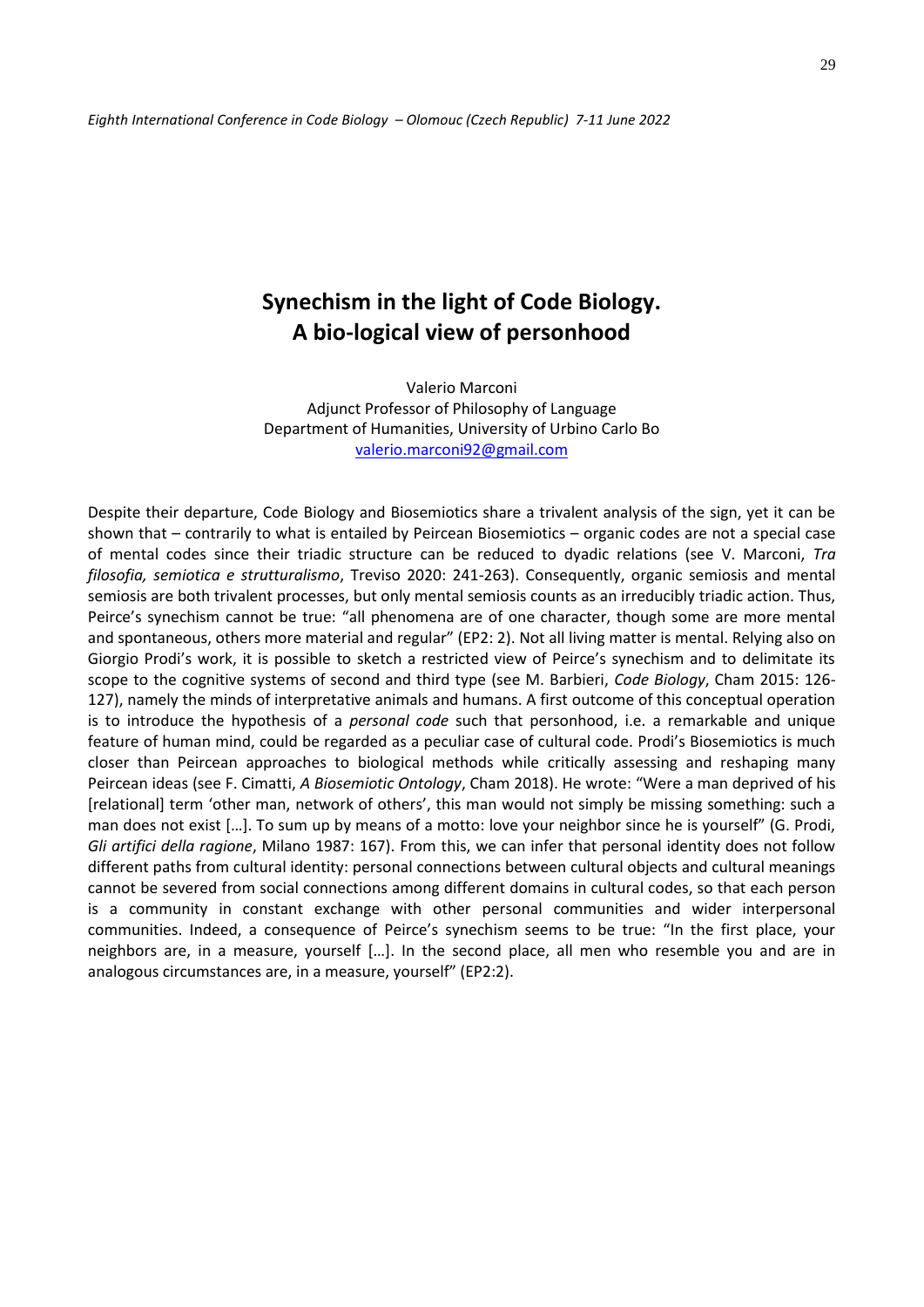## **Empirical laws applied in biology**

Vladimír Matlach Palacky University, Olomouc, Czech Republic [vladimir.matlach@upol.cz](mailto:vladimir.matlach@upol.cz)

Concerning the genetic code, biology has a specific point in common with linguistics (and natural language processing): both fields can work with texts written in .txt files, using an alphabet of possibly 20-30 letters. Finding common topics and transferring knowledge from one field to the other, using the same tools (Markov Chains, Topic Modelling, LDA, etc.), measuring the same quantitative properties (such as Entropy), and using similar terminology is unsurprising. There is a topic of empirical laws seen and tested on natural languages, which are tested and observed at the molecular level of DNA. Such empirical laws have a few shared features: they are, by hypothesis, typically connected to the preservation and economization; they are also formally described by mathematical formulas but lack a definitive explanation. Both the genetic code and natural languages share some empirical laws. This contribution shows how problematic it is to assess such linguistic empirical laws on the genetic code, taking as an example of the Menzerath-Altmann Law (MAL). This law has been studied on several levels in the genetic code previously, most recently (by the author) on secondary structures of proteins. This resulted in a simple statement: as in natural languages with words and sentences, we find that for proteins a quantitative relation holds such that the more secondary structures (words) are used in a protein (sentence), the smaller the secondary structures become (measured in the number of letters or amino acids). Such a statement makes a full thought circle, from surprise through questions about its triviality, its reproducibility by stochastic processes, to end up again at the initial surprise. Such thought process and its results are the topics of this contribution, as they demonstrate the dangerous nature of empirical laws and their many traps when finally yielding implications for protein promoter regions, functions, and interactions.